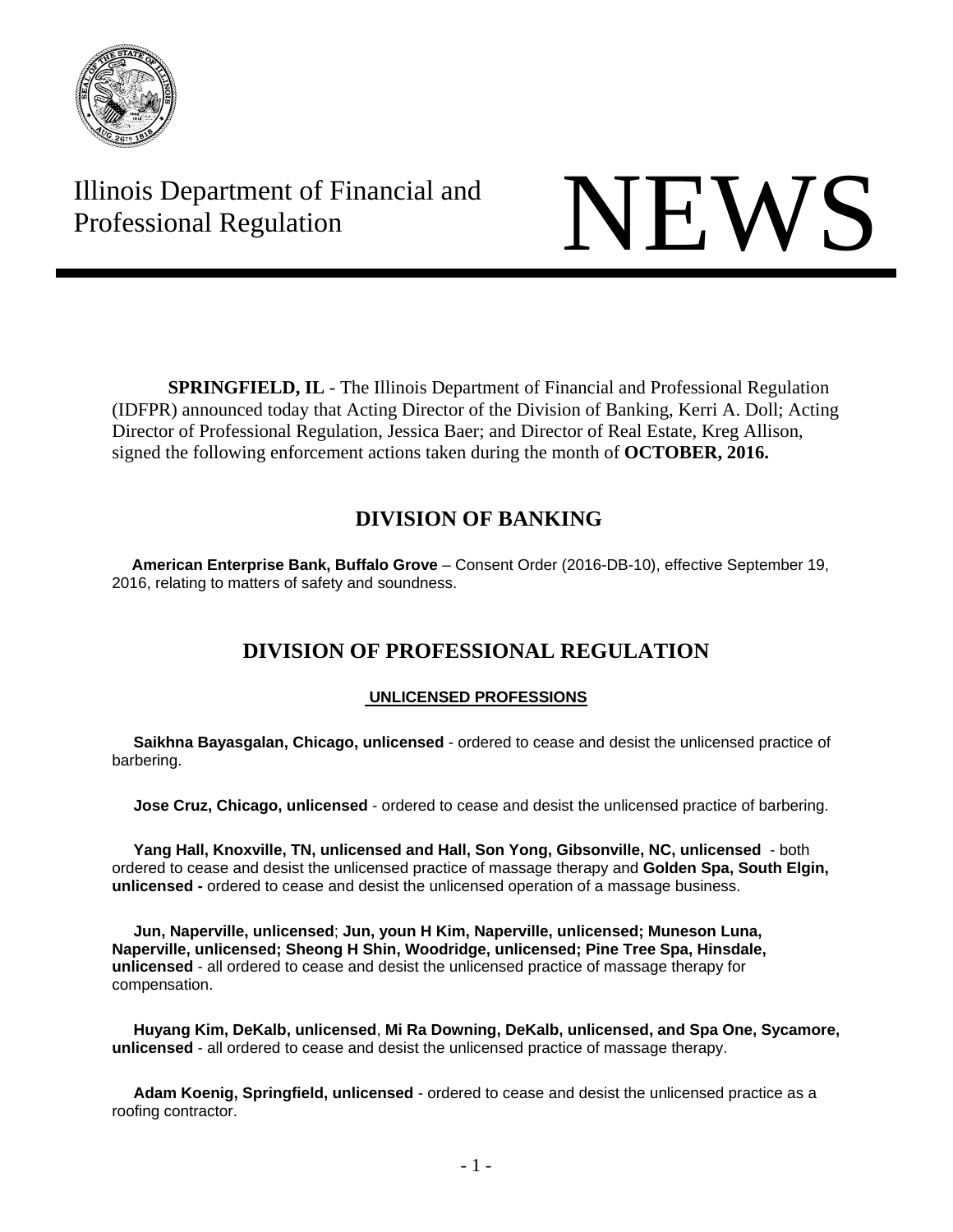**Tara Loden, Danville, unlicensed** - ordered to cease and desist the unlicensed practice as a massage therapist.

 **Edgar Lopez, Chicago, unlicensed** - ordered to cease and desist the unlicensed practice as a barber and as a barber teacher.

 **Robert Ross, Tuscola, unlicensed** - ordered to cease and desist the unlicensed practice as a roofing contractor and assessed a \$3,500 civil penalty.

 **Southport Hair Studio, Chicago, unlicensed** - ordered to cease and desist the unlicensed operation of a salon/shop.

 **Tiffani Kim Institute, LLC, Chicago, unlicensed** - ordered to cease and desist the unlicensed pratice of medicine and assessed a \$10,000 civil penalty.

 **Tigrillo's Barbershop #2, Chicago, unlicensed** - ordered to cease and desist the unlicensed operation as a shop/salon.

 **Andres Tirso, Champaign, unlicensed** - ordered to cease and desist the unlicensed practice as a roofing contractor.

## **ADVANCED PRACTICE NURSE**

 **Mark Jasper, Chicago, 209006781** - advanced practice nurse license, registered nurse license 041327707 and controlled substance license 309003560 are indefinitely suspended for a minimum of 12 months for a violation of the terms or conditions of an Agreement.

#### **ARCHITECT**

 **R Scott Javore, Glencoe, 001010486** - licensed architect license suspended for failure to file and/or pay Illinois state income taxes.

#### **BARBER, COSMETOLOGY, ESTHETICS, NAIL TECHNOLOGY AND HAIR BRAIDING**

 **Sherry Abina, Wheeling, 011273570** - cosmetologist license restored to probation after defaulted on an Illinois student educational loan and has now entered into a repayment agreement.

 **Beauty Is Ltd, Chicago, 189011348** - salon/shop license indefinitely suspended and **Ray Anthony, Calumet Park, 011186749** cosmetologist license reprimanded and fined \$1,000 for allowing Vanessa Payne, unlicensed, to provide coloring services at the salon which caused harm to a client, and operating while the salon license is non-renewed and failing to provide access to the salon to a Department Investigator.

 **Crystal Nails, Wauconda, 189006750** - salon/shop license, **Dinh V Vo, nail technician license and salon owner, 169019526 and My Thi Huynh, nail technician license, 169020463** - all reprimanded and fined \$750, owed jointly and severally, for Ms. Huynh's providing hair removal services without the requisite professional license and allowing a minor under 16 years old to work at the salon.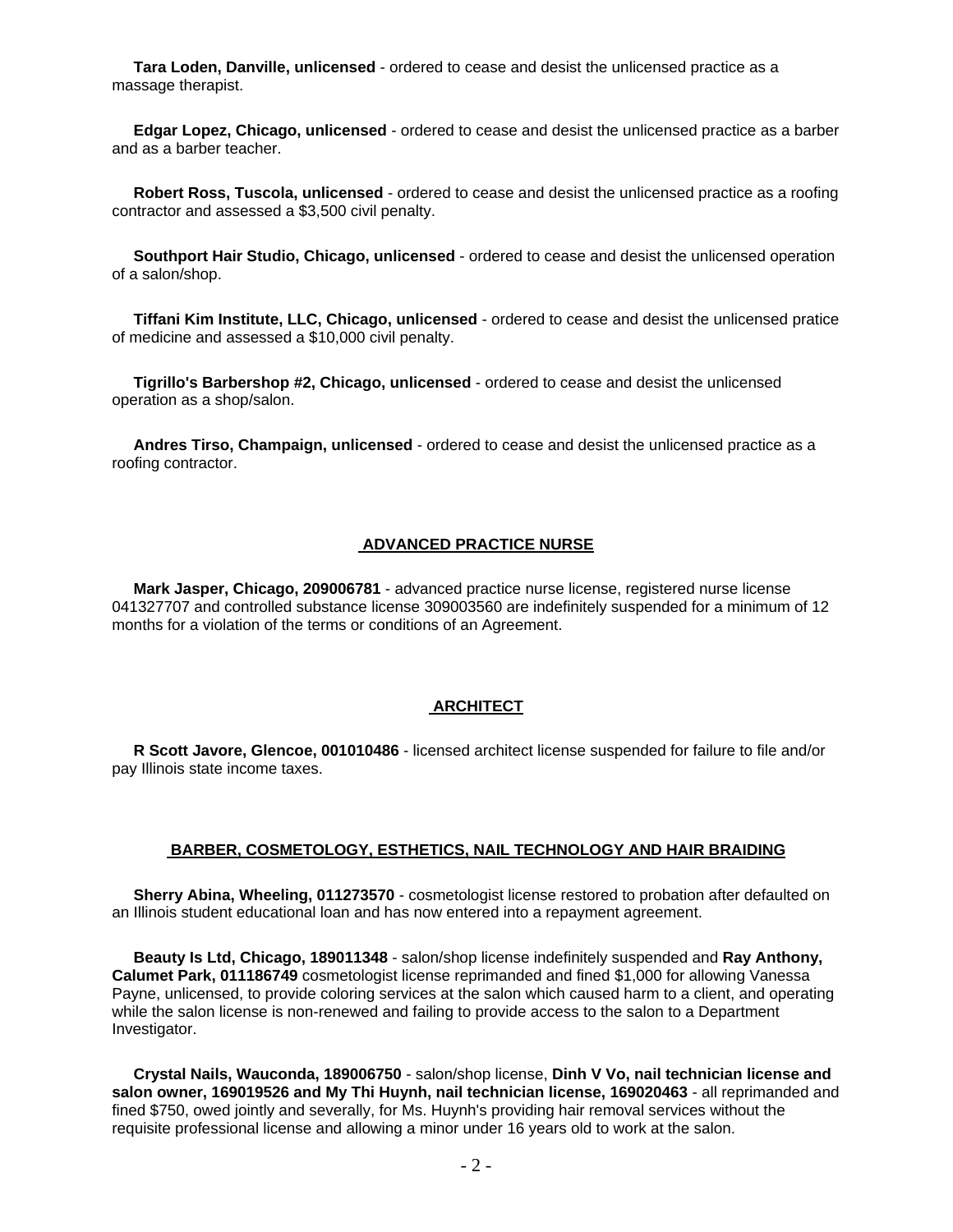**Wanda Dang, Mount Vernon, 169023558** - nail technician license suspended for failure to file and/or pay Illinois state income taxes.

 **Tammie DeFrancisco, Schaumburg, 169006326** - nail technician license suspended for failure to file and/or pay Illinois state income taxes.

 **Tony Johnson, Waukegan, 011289619** - cosmetologist license reprimanded and fined \$500 after he aided the unlicensed practice of cosmetology and owned and operated an unlicensed salon.

 **Ivan Lee, Chicago, 006062478** - barber license placed in refuse to renew status for being more than 30 days delinquent in the payment of child support.

 **Cornell Manson, Riverdale, 006063925** - barber license suspended for being more than 30 days delinquent in the payment of child support.

 **Victoria Misuraca, Melrose Park, 011204938** - cosmetologist license restored with reprimand and fined \$250 for offering cosmetologist services before her license was restored and featuring unlicensed persons in her offering of services.

 **Joseph Murray, Chicago, 006063508** - barber license suspended for being more than 30 days delinquent in the payment of child support.

 **Crystal Peoples, Glendale Heights, 011254860** - cosmetologist license restored with reprimand and fined \$500 after practiced on a non-renewed cosmetologist license.

 **Trevor Porter, Mercer, MO, 011272861** - cosmetologist license restored with reprimand and fined \$500 after practiced on a non-renewed cosmetologist license.

 **Saima Zaffer, Aurora, 011308485** - cosmetologist license indefinitely suspended for a minimum of one year and fined \$4,000 based on material misstatements to the Department.

## **BOARD OF DENTISTRY**

 **Michael Kimble, O'Fallon, MO, 019024943** - dentist license suspended for being more than 30 days delinquent in the payment of child support.

 **Christopher Stromidlo, Chicago, 019023399** - dentist license suspended for being more than 30 days delinquent in the payment of child support.

## **DETECTIVE BOARD**

 The following permanent employee registration cards were placed in refuse to renew status due to criminal conviction history and failure to disclose:

 **Matthew Aaron, Pontiac, 129280436**. **Jetmir Abedini, Chicago, 129276613 Mohammad Abubaker, Chicago, 129241685 Anthony Adamiak, Plainfield, 129271827**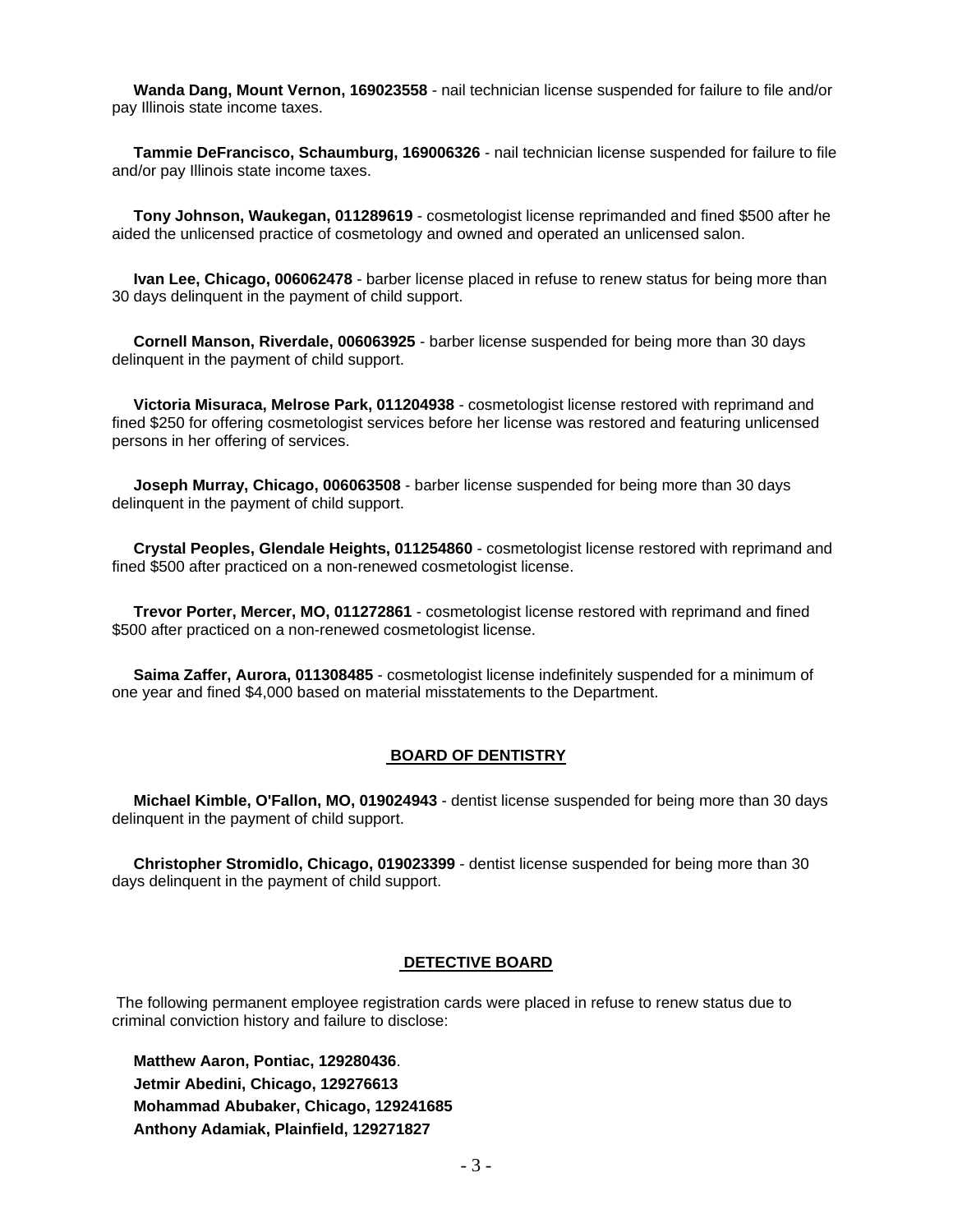**Valicia Adams, Bolingbrook, 129206784 Brian Adams, Harvard, 129161642 Brad Ahrens, Kewanee, 129220246 Steve Akins, Rock Island, 129130743 Wilbert Allen, Chicago, 129099518 Brian Allison, Chicago, 129245330 Presley Alohan, Chicago, 129209318 Grady Anderson, Chicago, 129282523 Kassim Anderson, Belleville, 129248818 Tameka Andrews, Centreville, 129253152 Cortez Armstead, Calumet Park, 129376574 Brian Arnold, Covington, 129017342 Durell Austin, Chicago, 129399375 Nelson Ayala, Berwyn, 129253936 John Bahrns, Watson, 129235112 Rickey Baines, St Anne, 129169430 Mark Balcerzak, Chicago, 129221720 Vincent Baldassano, Northlake, 129328358 John Banks, Chicago, 129264286 Anthony Baptiste, Bolingbrook, 129281862 Richard Barber, Forest Park, 129160687 Carl Barnes, Rochelle, 129223463 Allan Baron, Chicago, 129400129 Gregory Bates, Joliet, 129107484 James Bates, Chicago, 129225231 Robert Beach, East Peoria, 129333171 Boyd Beaty, Normal, 129158821 Rodney Beaty, Taylorville, 129156313 Smith Beckley, Chicago, 129194910 Stephanie Beeman, Bloomington, 129293639 Becir Beharovic, Chicago, 129206909 Glenn Behrends, Chebanse, 129000254 Herschel Bell, Genoa, 129245789**. **Deandre Bell, Chicago, 129336436 Kristoffer Bell, Chicago, 129399936 Robert Bergman, Oswego, 129230976 Charles Berry, Chicago, 129219456 Lawrence Berry, Downers Grove, 129242893 Candace Beverly, Chicago, 129247083 La Rue Bey, Chicago, 129299771 John Bibbs, Calumet Park, 129012098 Yasar Bilal, Chicago, 129257082 Antwone Biles, Chicago, 129375618 Tarmar Bivins, Chicago, 201607024 Keith Black, Chicago, 129229182 Paul Blackwell, Pontiac, 129171874 Gregory Blocker, Chicago, 129404874 Anthony Boatwright, Chicago, 129082278**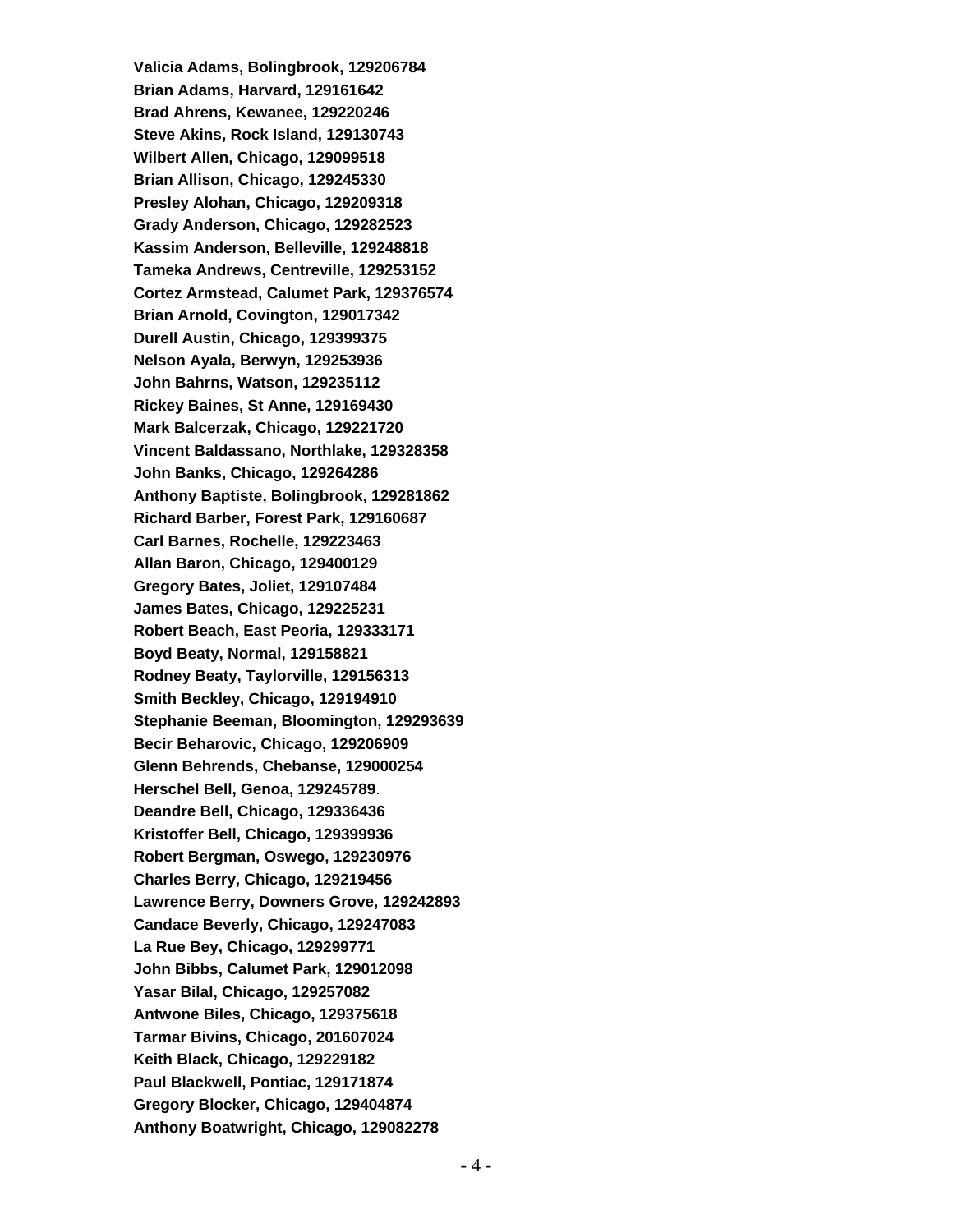**Octavia Bonds, Rockford, 129234080 Edward Bourk, Westmont, 129118160 James Bowman, Chicago, 129170103 Kenton Bradley, Hanover Park, 129272963 Charles Bramlett, Springfield, 129182169**. **Frederick Branch, Chicago, 129256571 Lanre Branch, Momence, 129250702 Elliot Brooks, Chicago, 129049061 Mark Brooks, Chicago, 129227263 Clarence Brown, Chicago, 129024515 Ricky Brown, Maywood, 129014616 Lazarice Brown, Chicago, 129302787 Ruell Brown, Bloomington, 129150038 Ryan Bruns, Danville, 129237897 Lashonte Bryant, Chicago, 129203660 Georgette Buckhalter, Woodridge, 129262757 Juanus Buie, Brooklyn, 129232488 Demetrius Bulter, Chicago, 129283682 Michael Burden, Aurora, 129238739 James Buthrie, Olney, 129226895 Carlos Cabrera, Belvidere, 129257538 Frank Calabrese, Glen Ellyn, 129201409 Russ Caldwell, Davis Junction, 129263845 Joshua Campbell, Chicago, 129225944 Teresa Cannady, Marshall, 129294796 Demel Canto, Chicago, 129290423** - **Anthony Cardenas, Loves Park, 129109014 Paul Carrero, Waukegan, 129157615 Joseph Carroll, Freeport, 129131525 Contina Carroll, Chicago, 129264388 Chris Carter, Chicago, 129211924 Maria Charo, Park City, 129144194 Lowell Chatham, DuQuoin, 129189342 Michael Chavez, Kankakee, 129184706 Kenyon Cheairs, Chicago, 129219281 Terry Chester, Chicago, 129270220 Jonathan Christ, Morris, 129265783 Walid Chuli, Chicago Ridge, 129330727 Maria Cintron, Chicago, 129318306 Frank Cisneros, Morris, 129214093 Catherine Clark, Chicago, 129271199 Jeremiah Clinch, Galesburg, 129152322 Louis Coconate, Chicago, 129212066 Talibah Cody, Chicago, 129365607 Lee Cole, Phoenix, 129381160 Joanna Coleman, Chicago, 129374085 Demeko Conley, Chicago, 129355127 Davonna Connors, East St. Louis, 129214848**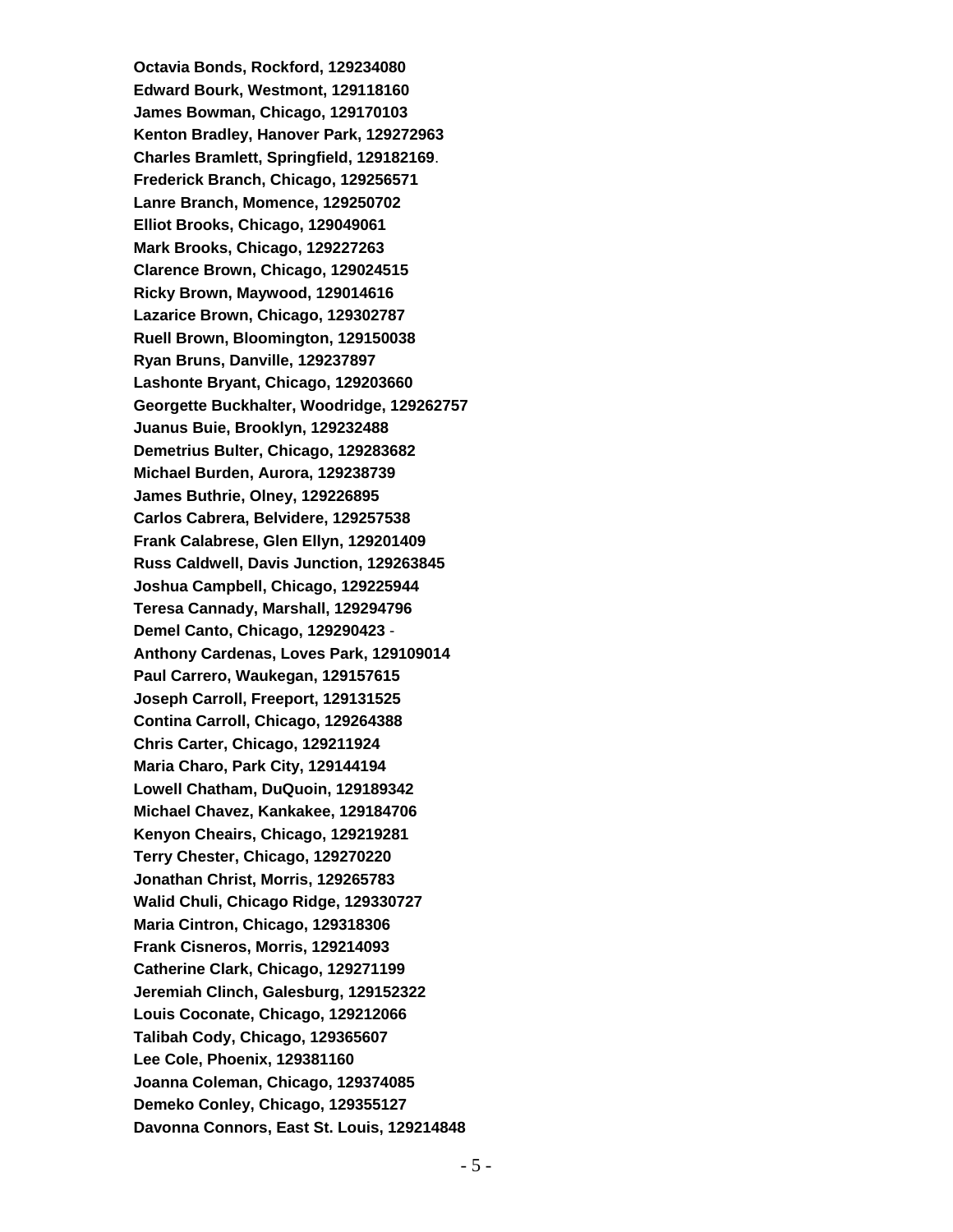**Jason Conrad, Springfield, 129241350 Rony Constantine, Chicago, 129218959 Jeron Cook, Chicago, 129232144 Darrin Cotton, Palos Hills, 129353360 Robert Crenshaw, Springfield, 129160818 Dianna Cross, Rockford, 129283346 Reginald Crusoe, Chicago, 129032762 John Curry, Wheaton, 129196966 Kenneth Daily, Chicago, 129046099 Michael Daugherty, Bloomington, 129056071 Lorenzo Davis, Chicago, 129188032 LaShawn Davis, Chicago, 129172994 Eric Davis, Rockford, 129165669 Ronald Dawson, Chicago, 129054493 Willie Dean, Elgin, 129228201 Efrain Delgado, Aurora, 129163947 Chris Dewey, Westmont, 129249361 Richard Dike, Peoria, 129207098 Jamie Dillard, East St. Louis, 129344834 Jeffrey Dillow, Decatur, 129169853 Darlene Dishmon, Chicago, 129251955 Maurice Dotson, Chicago, 129349909 Cresten Downey, Coal Valley, 129234236 Keith Downing, Chicago, 129116641 Aaron Drummond, Chicago, 129200025 Michael Duco, Machesney Park, 129273776 Darryl Dumas, Chicago, 129280771 Teresa Dunn, Fairbury, 129264889 David Dzurak, Peoria, 129229965 Edward Eagins, Maywood, 129147890 Raymond Edwards, Chicago, 129272367 Dwight Edwards, Chicago, 129330953 James Eimer, Atlanta, 129213864 Lillian Ellison, Hickory Hills, 129211333 Amy Fadden, Manteno, 129237935 Saul Farfan, Chicago, 129404875 Andrew Feeler, Tuscola, 129216101 Jeffrey Feliciano, Berwyn, 129194006 Charles Ferdinand, Chicago, 129051844 Loren Fiegener, Loves Park, 129198805 Ebony Fisher, Chicago, 129242541 Sammie Fizer, Chicago, 129150473 Carl Franklin, Alorton, 129150820 Miles Friend, Maywood, 129362323 Frank Garcia, Wheeling, 129191251 Mario Garcia, Waukegan, 129183191 Sandra Garza, Bloomington, 129129341 Danielle Gebala, Belvidere, 129238727**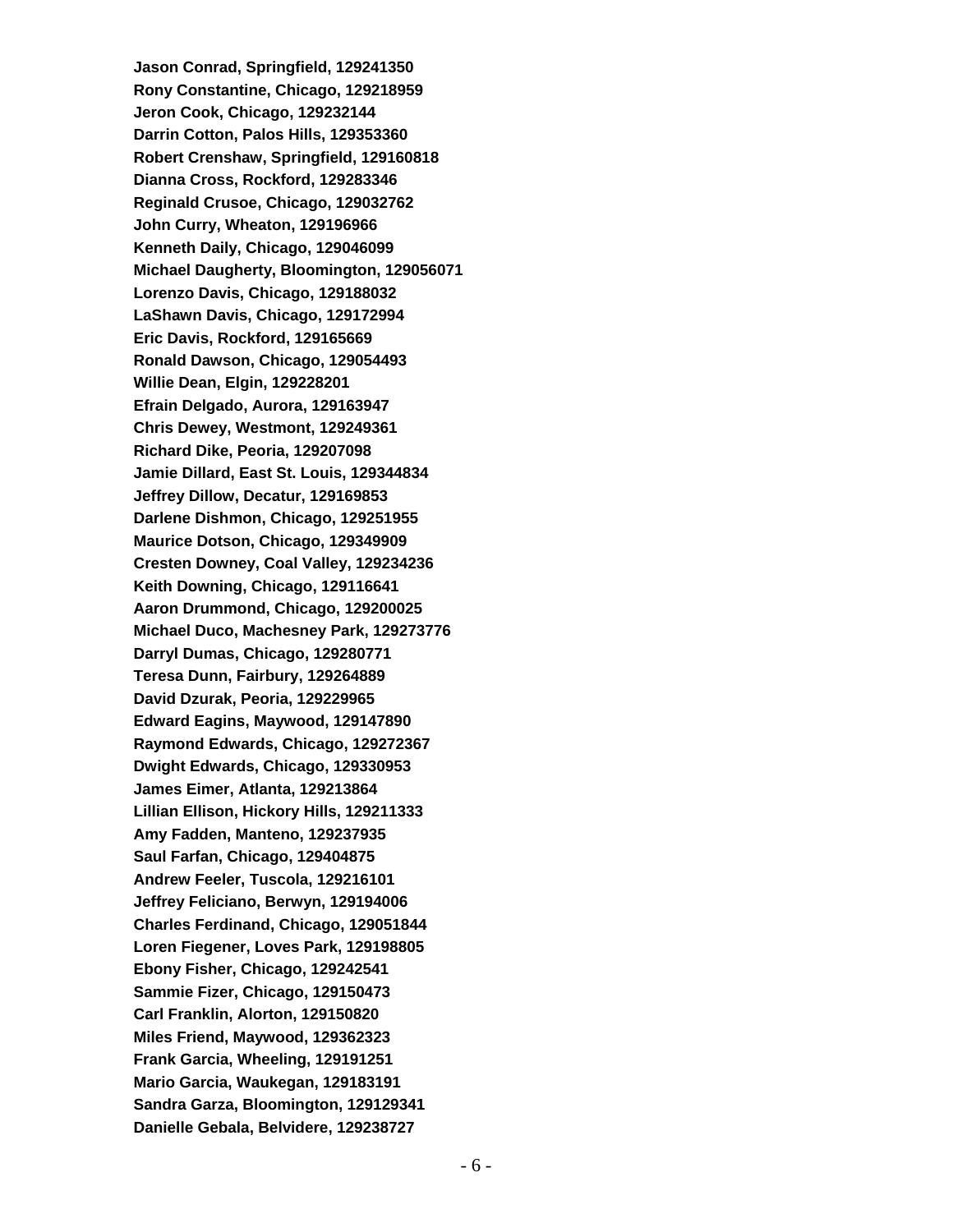**Marshall Geddert, Atlanta, 129165951 Joyce Gilbert, Rockford, 129222503 Tracy Gill, Sauk Village, 129320090 Dimitreus Gilmore, Madison, 129136700 Kevin Glowicki, Rolling Meadows, 129252154 Paul Golden, Westchester, 129230731 Russell Goldsbury, North Aurora, 129251212 Juan Gonzalez, Cicero, 129108852 Shontell Gore, Justice, 129376282 Ryan Grant, Marquette Heights, 129278911 Donald Gray, Chicago, 129012977 Darryl Green, Chicago, 129159717 Deven Green, Chicago, 129287792 Ralph Green, Chicago, 129011708 Zimbalist Griffin, Chicago, 129236232**. **Amanda Grimes, Havana, 129259231 Deon Grimes, Chicago, 129252335 James Guidi, Rockford, 129229744 Curt Hagegeorge, Normal, 129112796 Laurena Ham, Rockford, 129214837 Brian Harbold, Louisville, 129196965 Mariah Harness, Bloomington, 129247804 Lamont Harper, Chicago, 129199243 Alan Harper, La Grange, 129144610 Michael Harris, Roanoke, 129129533 Nolan Harris, Chicago, 129404877 Marvin Harris, Kankakee, 129339048 Lee Harrison, Chicago, 129208908 David Hartzke, Lindenwood, 129266125 David Hatfield, Lincoln, 129110446 Bradley Havermale, Quincy, 129372931 Scott Hawkins, Wooddale, 129119093 Rodney Hawkins, Decatur, 129137795 Dwayne Hayden, Chicago, 129262951 Samuel Hayes, Mount Vernon, 129116009 Carl Hayward, Chicago, 129249582 Colby Heinz, East Dundee, 129381706 Tanisha Henderson, Joliet, 129307839 Rashad Hendricks, Chicago, 129345418 Earl Henry, Chicago, 129199710 Thomas Hentush, Crown Point, 129278432 Edgard Hernandez, Romeoville, 129224138 Maria Hernandez, Schaumburg, 129235689 Juan Herrera, Chicago, 129218825 Victor Hervey, Chicago, 129356419 Brandon Hewick, Rockford, 129127856 Kurt Heyungs, Bloomington, 129106911 Gary Hicks, Belleville, 129223884**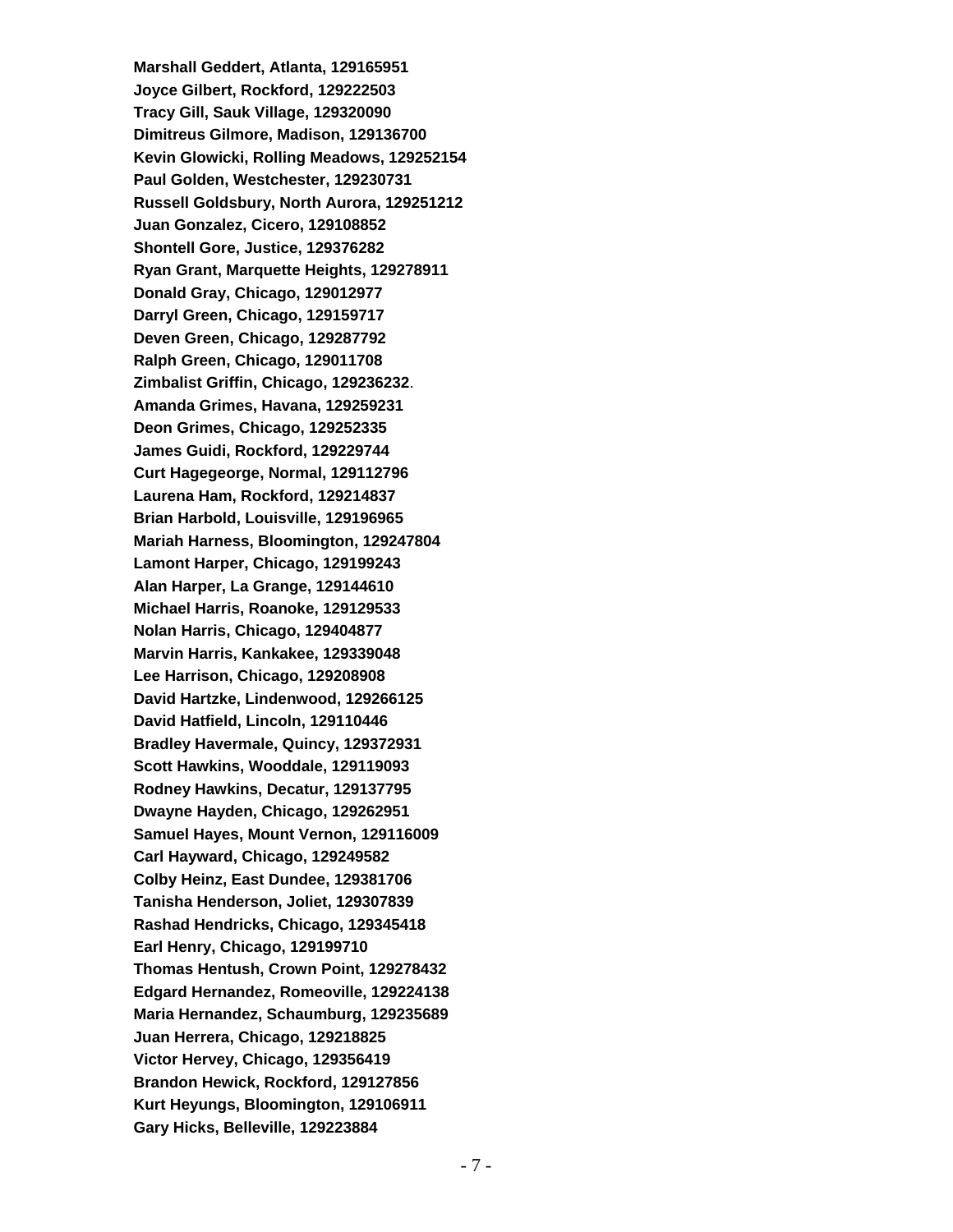**Michael Hilbert, Bolingbrook, 129163454 Aaron Hochbaum, Lake Villa, 129119977 Walter Holcomb, Freeport, 129220251 Kyle Holden, Chicago, 129171828 Chiquita Holliday, Evanston, 129181745 Curtis Hollis, Chicago, 129379897 Thomas Holtquist, West Chicago, 129224774 Dalwayne Howard, Chicago, 129355324 John Howerton, Lincoln, 129196996 Angelic Hudson, Chicago, 129273325 Daniel Huff, Champaign, 129338671 Walter Hughes, Chicago, 129107391 Rob Huller, Belleville, 129260440 Rosalinda Hunt, Kankakee, 129234654 Edward Imboden, Decatur, 129047391 Stoney Irvin, Decatur, 129051923 Robert Ivory, Chicago, 129207997 John Jackson, Christopher, 129184042 Tracy Jackson, Centreville, 129241102 Anneka Jackson, Chicago, 129283065 Troy Jackson, Chicago, 129279602 Damen Jackson, Chicago, 129324260 Lashon Jennings, Dolton, 129162621 George Johnson, Joliet, 129225696 Emanuel Johnson, Chicago, 129404929 Frederick Johnson, South Holland, 129199260 Carl Johnson, Waukegan, 129275504 Kevin Johnson, DeKalb, 129303486 Tiarah Johnson, Maywood, 129372435 Aaron Jones, Herrin, 129175066 David Jones, Chicago, 129036784 John Jones, Chicago, 129005818 Barry Jones, Chicago, 129312862 Charles Jones, Joliet, 129050059 Vladimir Karlov, Wheeling, 129244278 Danielle Keith, Coffeen, 129202015 Sean Kelly, Rockford, 129150875 Steven Kennedy, Chicago, 129247651 Kevin Kennett, Boadwell, 129128669 Rickey Kephart, Davenport, 129135382 Christine Kleinfeldt, Aurora, 129048035 Anthony Kolak, Chicago, 129231397 Perry Kolheim, Chicago, 129054992 Keith Kotero, Maywood, 129045941 Heidi Krebsbach, Normal, 129335274 Joe Kuehn, Naperville, 129144200 Jarrett Kye, Belleville, 129287755 Patrick Lambert, Aurora, 129123036**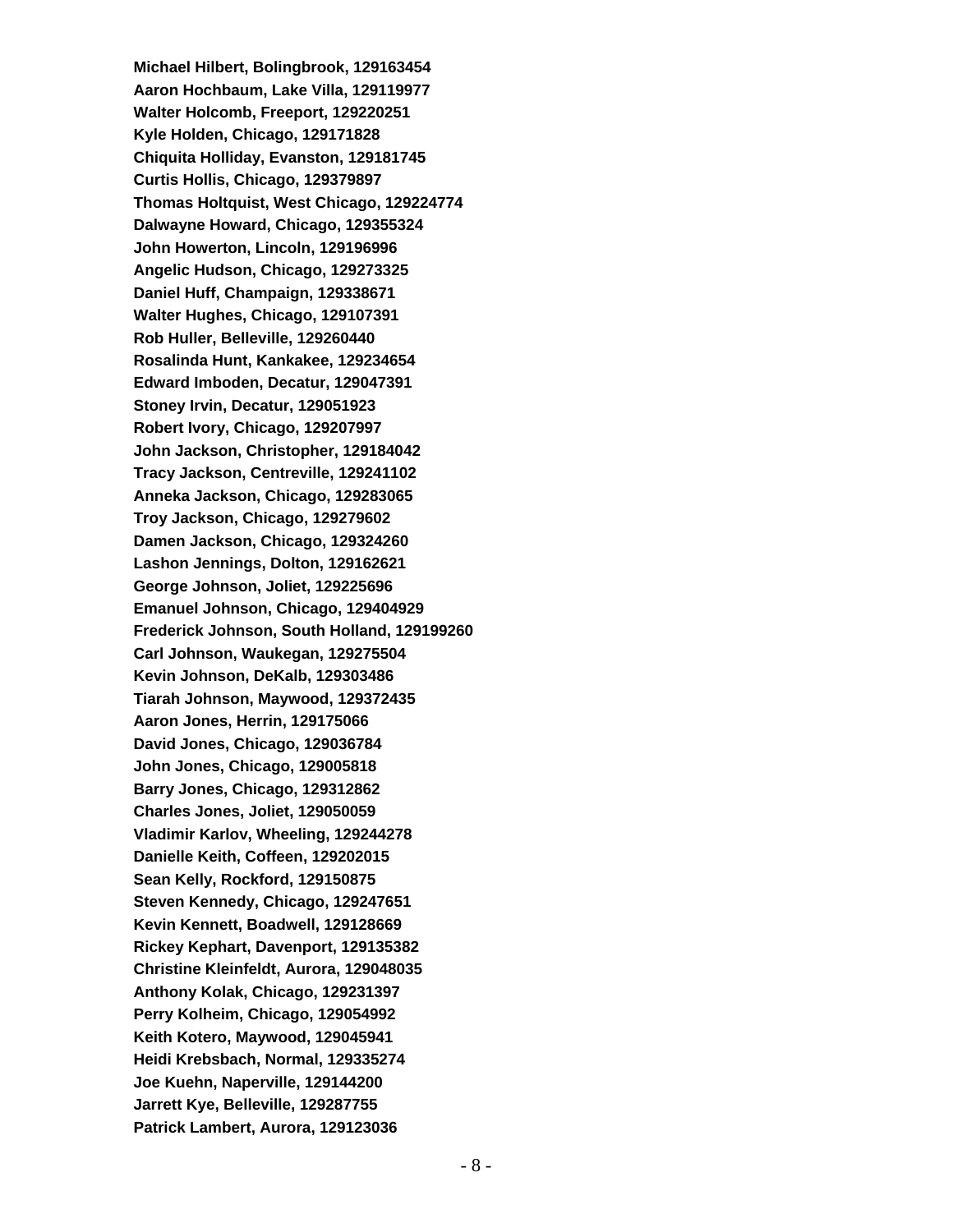**William Lappin, Chicago, 129105650 Derrick Lee, Chicago, 129111404 Tommy Leggett, Chicago, 129054719 Marron Levant, Chicago, 129023991 Anthony Lewis, Chicago, 129171189 David Lewis, Rockford, 129253772 Merle Lewis, Decatur, 129132368 Dennis Lloyd, Coulterville, 129235952 Jorge Lopez, Chicago, 129318251 William Lovan, Washington, 129251946 Gerald Lugon, Chicago, 129237144 Matthew Luster, Centerville, 129261086 Linus Macwan, Chicago, 129234517 Gilberto Maldonado, Chicago, 129229515 Shapree Mallory, Davenport, IA, 129228746 Sara Maltby, Havana, 129321090 Eric Maluchnik, Calumet City, 129259036 Arnell Manning, Chicago, 129017389 Lenard Manning, Chicago, 129234475 Ronnie Mannis, Rockford, 129125359 Monika Marcinkiewicz, Chicago, 129228832 Augustine Mares, Chicago, 129236288 Marcus Marfell, Champaign, 129198865 Michael Marma, Coal City, 129017956 Jose Marroquin, Chicago, 129319270 Phillip Martindale, Fairview Heights, 129214652 Aldo Martinez, Hickory Hills, 129298772**. **Frank Matiasovic, Chicago, 129035472 Edward Mauerman, Rockford, 129041518 Nathan Maughmer, Normal, 129216809 Joshua Maxon, Chicago, 129229180**. **Robert McAbee, Chicago, 129228671 Jimmie McCall, Chicago, 129034299 Thama McClendon, Woodridge, 129135070 John McDaniels, Downers Grove, 129301659 Corey McDermet, Yates City, 129263171 Antwan McDonald, Chicago, 129228843 Paul McDonald, Rockford, 129254412 Gary McDonald, Mechanicsburg, 129208723 Stefanie McGee, Chicago, 129190889 Demerious McGill, Cahokia, 129260018 Robert McLean, Joliet, 129200088 Brandon McNell, Chicago, 129277450 Martin McWilliams, Palos Heights, 129294091 James McWillis, Chicago, 129003192 Tom Medellin, Chicago, 129260524 Walter Meier, Nokomis, 129047072 Kevin Menne, Canton, 129260718**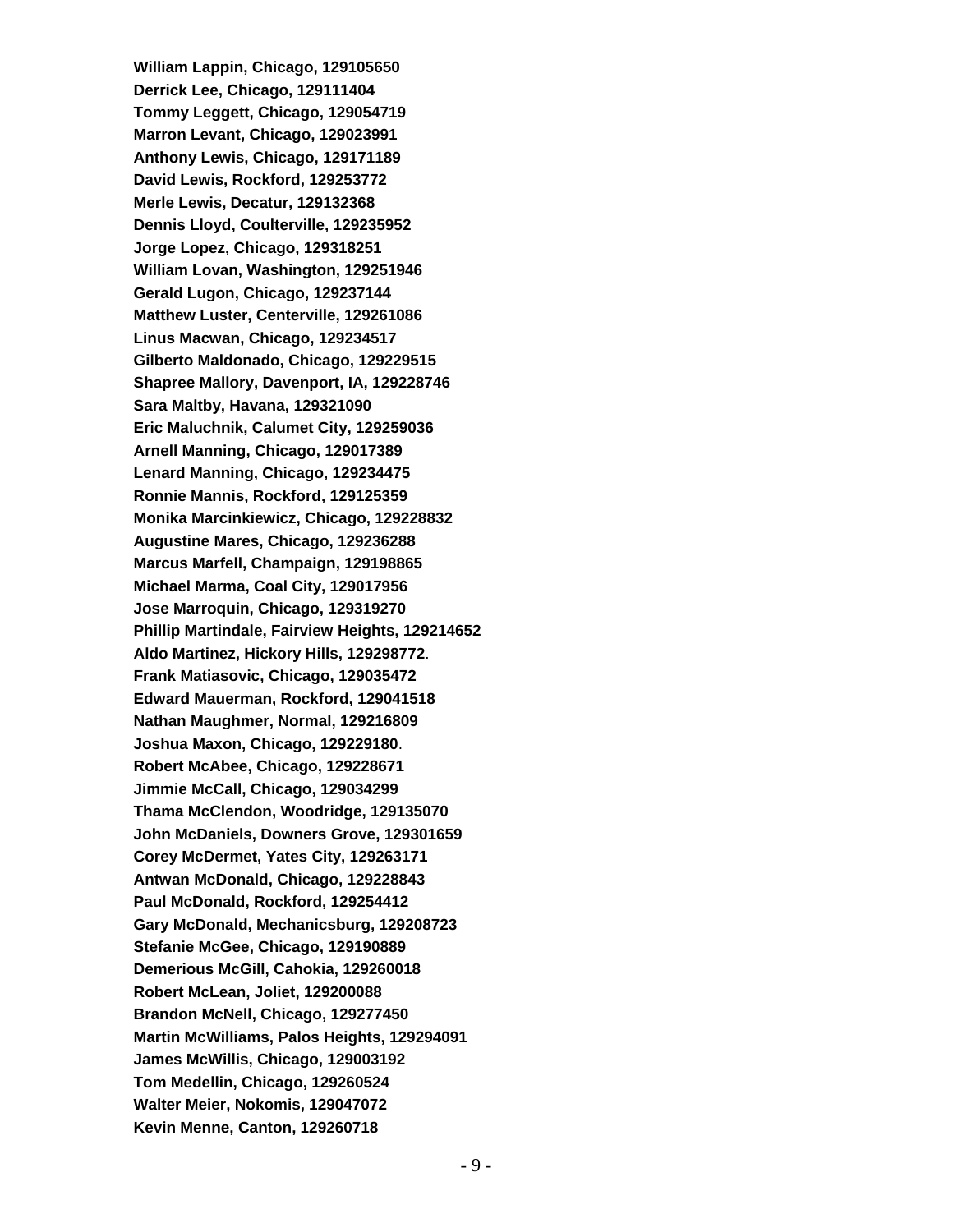**Schannel Merrill, Chicago, 129332167**. **Paul Merz, Gurnee, 129108094 Demetrius Miles, Danville, 129371002 Kevin Miller, Chicago, 129185097 Theodore Miller, Chicago, 129136182 Dean Miller, Chicago, 129165371 Jeffrey Milton, PawPaw, 129133587 Steven Minarich, Morris, 129128656 Vincent Montgomery, Chicago, 129125878 Lydell Moore, Chicago, 129221334 Fernando Morales, Aurora, 129238074 Charles Moran, Joliet, 129128367 Joseph Moreno, Chicago, 129361215 James Morgan, Carol Stream, 129247117 Dwayne Morgan, Harvel, 129225356 Davey Morse, Avon, 129033884 James Mullen, Lisle, 129275541 Tony Mullenix, Paris, 129055920 James Naughton, Oswego, 129280001 Mark Neblock, Loves Park, 129201433 Jeffrey Nelson, Farmington, 129161565 Anthony Netter, Chicago, 129301112 Cameron Newsome, Chicago, 129252965 Roy Nimtz, Rockford, 129233321 Eric Normand, Chicago, 129310741 Twyla Norris, Rockford, 129228322 Hector Ocampo, Chicago, 129153103 John Olsen, Brookfield, 129159362** - **Kelly O'Neill, Chicago, 129023645 Rosa Orozco, Aurora, 129158254 Angel Otero, Chicago, 129243734 Shaun Owens, Chicago, 129373130 Cortez Palmer, Evanston, 129318690 Oscar Palomares, Chicago, 129216017 Thomas Parker, Chicago, 129281947 Paula Parker, Chicago, 129266332 Jeremy Parsons, Springfield, 129113828 Joseph Patterson, Chicago, 129228428 Jerry Patterson, Pinckneyville, 129132266 Robert Paulk, Chicago, 129179042 Kevin Paxton, Rochelle, 129273726 Eugene Pereira, Bolingbrook, 129218067 Jesus Perez, Bensenville, 129245592 Manuel Perez, Crete, 129235207 Juan Perez, Chicago, 1292224626 Linsy Peridore, Alton, 129230391 Antonette Perry, Chicago, 129169759 John Peters, Chicago, 129157950**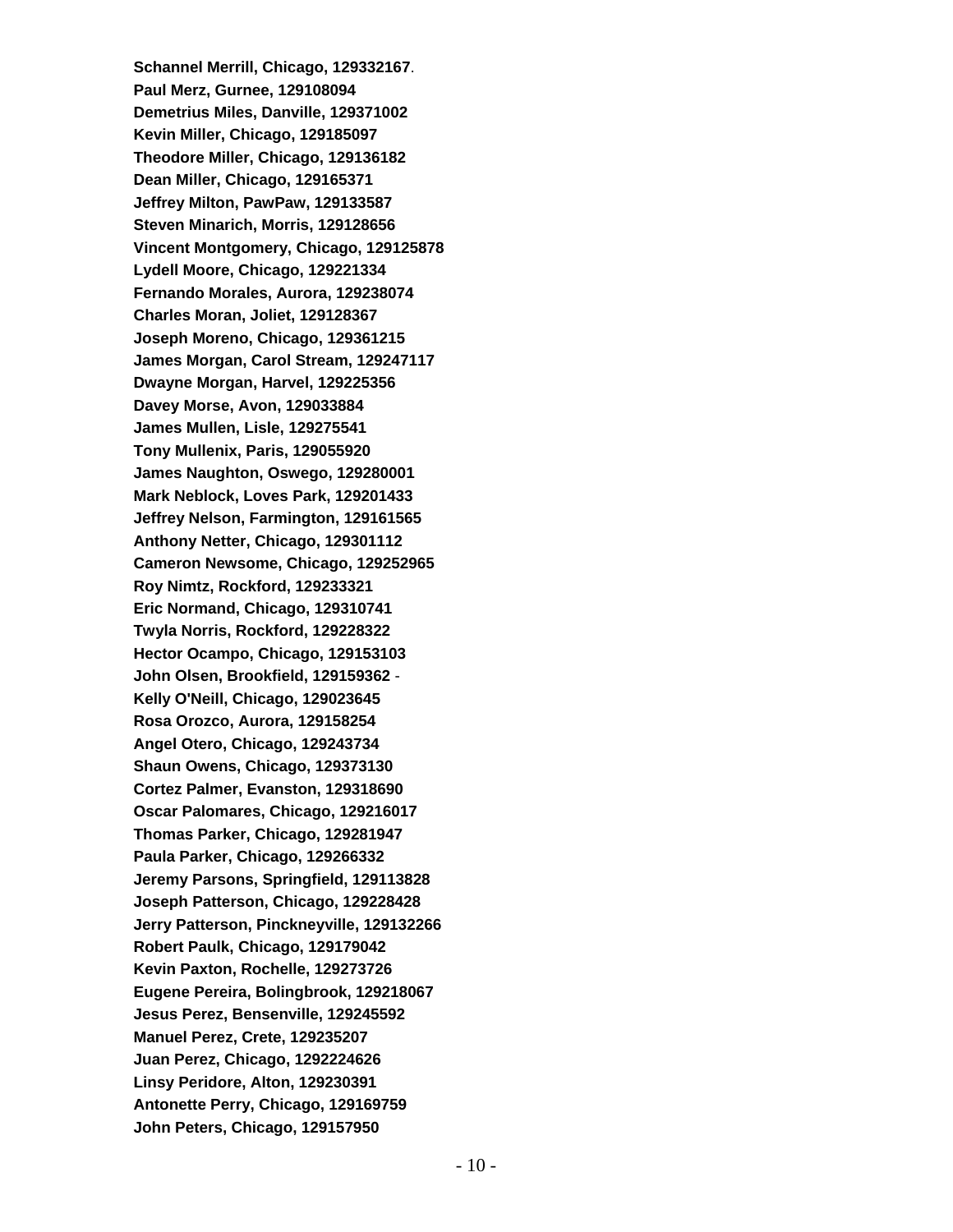**Jason Petersen, Mazon, 129214749 Dwayne Peterson, Sheridan, 129251001 Christopher Pharr, Chicago, 129285522 Jermaine Phillips, Chicago, 129173199 John Phillips, Chicago, 129040503 Scott Pini, Montgomery, 129006307 Vasilios Pittis, Chicago, 129261420**. **Neville Plummer, Skokie, 129044354 Donald Pocius, Burbank, 129026834 Kia Porter, Kankakee, 129229408 Angela Prewitt, Payson, 129223134 Karen Price, Chicago, 129196463 Emery Pulley, Mount Prospect, 129277329 Clarence Purham, Chicago, 129036411 Jerrad Reckley, Hanover Park, 129283012 Edward Redd, Chicago, 129281035 Joshua Reed, Carrier Mills, 129280344 Jody Reed, Chicago, 129096655 Leslie Reid, Chicago, 129182150 Lavalle Rencher, Chicago, 129113533 Kenneth Rexroat, Naplate, 129004277 William Rice, Chicago, 129112408 Estella Richardson, Chicago, 129146102 James Rimmer, Chicago, 129099523 Lucille Rimpson, Chicago, 129208075 Thomas Ripley, Collinsville, 129271577 Jo Anne Ripp, Palatine, 129286614 Nicholas Rivera, Chicago, 129196401 Tony Rix, Decatur, 129169880 Larry Roberson, Rantoul, 129116501 Cordeiro Roberson, Chicago, 129335500 Anton Robinson, Chicago, 129193021 Jamal Robinson, Chicago, 129345575 John Rodman, Bloomington, 129106057 Jesus Rodriguez, Chicago, 129166782 Jaime Rodriquez, Chicago, 129200648 Eddie Rogers, South Holland, 129031083 Sergio Ronquillo, Chicago, 129322780 Michael Rood, Peotone, 129210145 Esmeralda Rosas, Chicago, 129273902 Jesse Ross, Waukegan, 129263030 Latrice Ross, Kankakee, 129234637 Allen Ross, Chicago, 129279032 Maurice Ross, Chicago, 129117257 Gary Royston, Chicago, 129117801 Michael Ruehl, Antioch, 129218355 Michael Ruiz, Chicago, 129199463 Fernando Ruiz, Evanston, 129378753**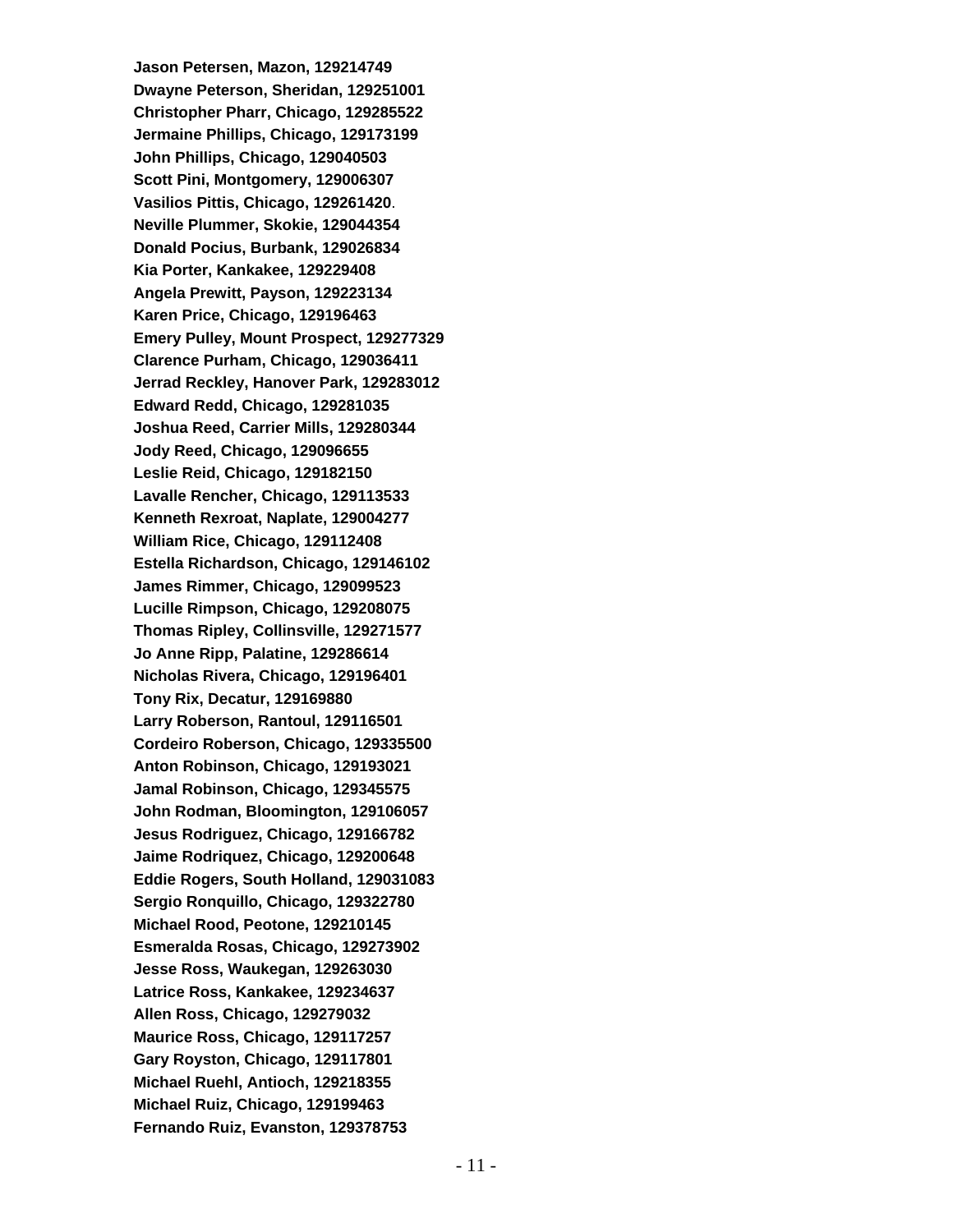**Michael Rupert, Chicago, 129233887 Floyd Russell, Chicago, 129336228 Jason Rutter, Hanover Park, 129230118 Daniel Ruys, Chicago, 129210575 Lichell Rzany, Chicago, 129191697 James Sadler, Chicago, 129359524 Marcus Salinas, Bolingbrook, 129223992 Jose Sanchez, Chicago, 129377411 Tracy Sandidge, Springfield, 129133833 Daniel Saner, Bartlett, 129044451 Hector Santiago, Elgin, 129241476 Joaquin Saunas, Rockford, 129255091 Shane Savage, Jacksonville, 129221483** - **Thomas Schiel, Mount Prospect, 129021549 Craig Schmitt, Tinley Park, 129120931 Farhan Shahid, Chicago, 129363719 Richard Shamonski, Joliet, 129143587 Michael Shanahan, LaGrange Park, 129291248 Demar Shannon, Glenview, 129200574 John Sheaffer, Mundelein, 129043872 Antoine Shelby, Joliet, 129207428 Bryson Shepard, Benton, 129269927 Theodore Shorter, Chicago, 129032501 Deborah Showers, Chicago, 129229803 Jason Simpson, Decatur, 129247155 Jeffrey Simpson, Pekin, 129286934 Melvin Sims, Chicago, 129163401 Gabriel Smick, Troy, 129284338 Mark Smith, Maywood, 129156377 Brad Smith, Bloomington, 129219071 Preston Smith, Chicago, 129280908 Wylie Smith, Pana, 129125281 Eddie Smith, Nashville, TN, 129189621 Kerria Snow, South Holland, 129247106 Dan Sorenson, Bloomington, 129219062 Barbara Sparkman, Chicago, 129185640 Sharon Spicer, Chicago, 129158273 Carlton Stanhouse, Bloomington, 129148540 Nairobi Stephenson, Chicago, 129178159 Darrin Stevenson, Maywood, 129051534 Amy Stoudenmire, Champaign, 129232019 Angelo Straight, Chicago, 129283362 Brandon Sutton, Rockford, 129215755 James Svitak, Bolingbrook, 129363934 Brian Swain, Roscoe, 129207349 Jeremy Swiech, Saunemin, 129268441 Mitchell Swon, Aurora, 129027256 Fredrick Talison, Chicago, 129148466**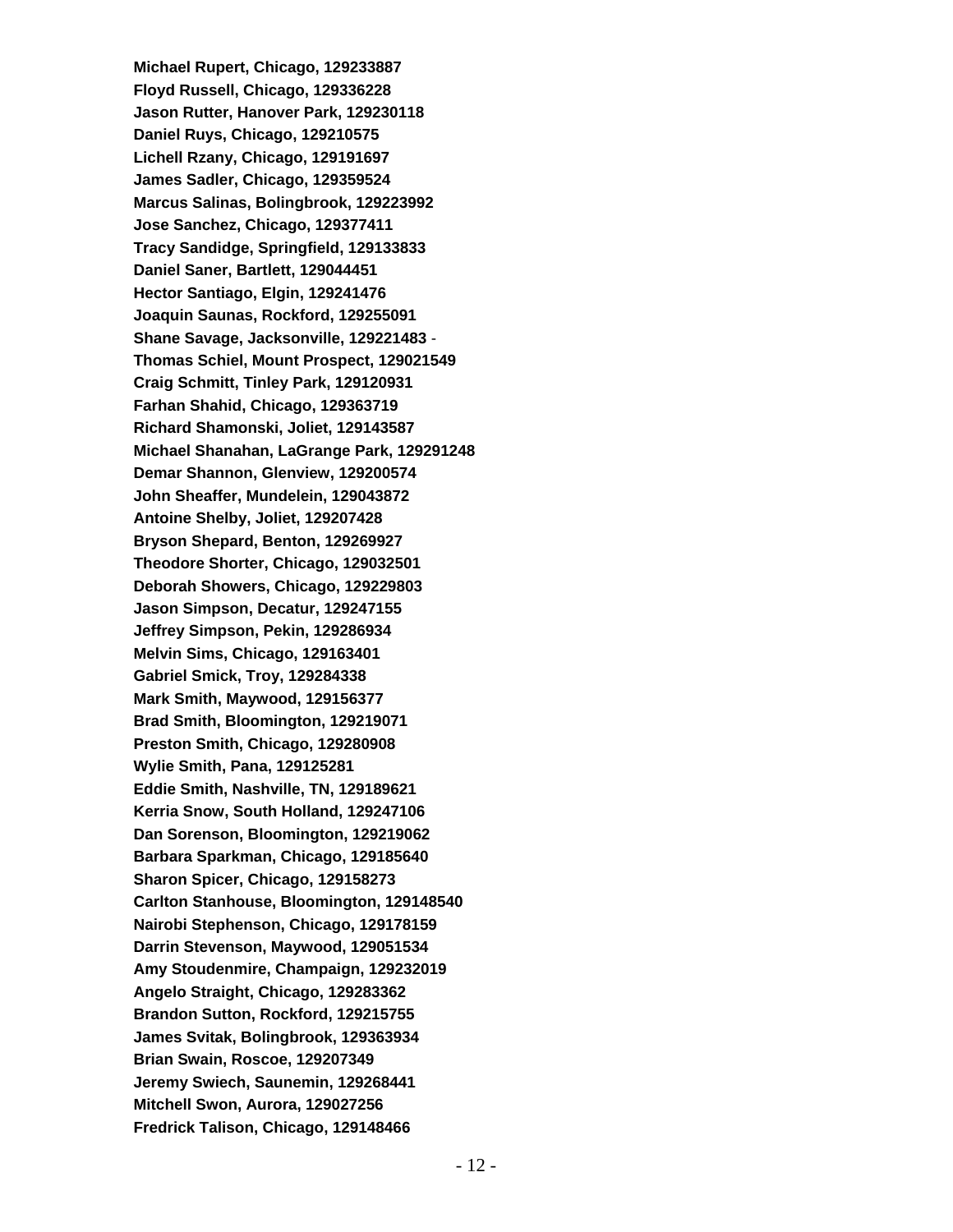**Leonard Tankson, Chicago, 129017037 Michelle Tapp, Kankakee, 129264553 Nelorac Taylor, Maywood, 129177329 Gerald Taylor, Rockford, 129134191 Jamie Taylor, Rockford, 129369184 Tammy Terrell, Harvey, 129252654 Edwin Tesmer, Warren, 129031105 Steven Thomas, Chicago, 129191738 Christopher Thonn, Addison, 129262279 James Thorpe, Waukegan, 129183207 Jill Toland, Springfield, 129194182 Myrna Torres, Alsip, 129308897 Dennis Tourville, Lebanon, 129055534 Robert Townes, Maywood, 129104244 Earl Travis, Chicago Heights, 129005251 Terry Triplett-Metz, Rockford, 129211133 Gary Tripp, Sterling, 129027665 David Tull, Minonk, 129018893 Michelle Turner, Chicago, 129150763 Jonathan Turner, Chicago, 129182236 Noell Turner, Chicago, 129281762 David Usher, Rantoul, 129201125 Jason Vandersnick, East Moline, 129181611 Arthur Varnas, Evanston, 129264517 Geraldine Veal, Elgin, 129113968 Ulander Venable, Chicago, 129023200 Jeff Vollendorf, South Elgin, 129114371 Mark Wagenblast, East Alton, 129212933 Pierre Walker, Markham, 129219476 Johnnie Walker, Springfield, 129138914 Louis Walker, Chicago, 129227269 Margaret Walls, Chicago, 129189917 Roderick Walton, North Chicago, 129283971 Tracy Walton, Chicago, 129142546 Jermaine Washington, Chicago, 129271699 Dejohn Washington, Calumet City, 129350647 Lashonda Watkins, Chicago, 129212825 Douglas Watson, Chatham, 129012829 Eddie Webb, Chicago, 129031280 Robert Weder, Jacksonville, 129187083 John Weffenstette, Virden, 129267393 Richard Welton, Alexis, 129274443 Preston White, Chicago, 129038259 Tiffany White, Chicago, 129289499 James White, New Athens, 129146598 William Whited, Lacon, 129245596 Marcia Whitehead, Chicago, 129238138 Steve Wieczorek, Schaumburg, 129254199**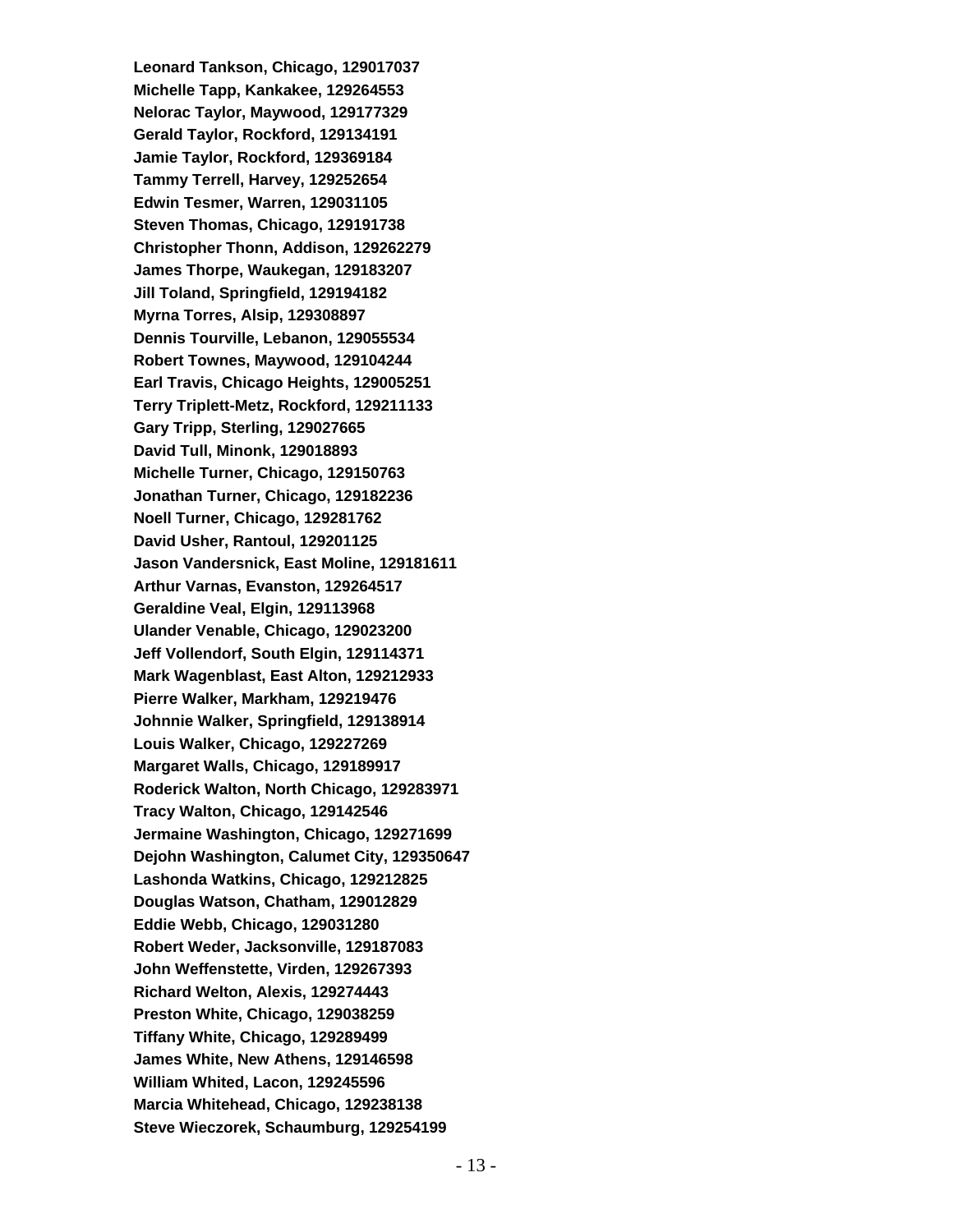**Ezra Wilkins, Chicago, 129252637 Rebecca Williams, Carpentersville, 129240328 Karen Williams, Calumet City, 129225282 Edwin Williams, Chicago, Willie Williams, Chicago, 129045992 Dwayne Williams, Chicago, 129108752 Durell Williams, Chicago, 129306738 Melissa Williams, University Park, 129236802 James Williford, Chicago, 129236522 James Wilson, Dundee, 129178487 Carolyn Wilson, Chicago, 129237852 Darrick Wilson, Chicago, 129104158 Michael Winston, Chicago, 129279121 Willie Winston, Chicago, 129232425 Melvin Woods, Ford Heights, 129255683 Ann Worley, Rockford, 129198618 Glen Wyse, Fox Lake, 129281146 James Yarber, Chicago, 129110891 Stephen Young, Chicago, 129319551 Jeff Zamy, Harwood Heights, 129352375 Ervin Zander, Oaklawn, 129171139 Angel Zavala, Chicago, 129262901 Javier Zurita, Schiller Park, 129189861**

 **Mohamed Bouabdallaoui, Chicago, 129347120** - permanent employee registration card suspended for failure to file and/or pay Illinois state income taxes.

 **Kewon Felder, Chicago, 129404876** - permanent employee registration card issued and placed on non-reporting probation for one year due to criminal conviction.

 **Montoya Henry, Chicago, 129246932** - permanent employee registration card suspended for failure to file and/or pay Illinois state income taxes.

 **Avion Hogans, Dolton, 129app3567828** - permanent employee registration card issued and placed on non-reporting probation for two years due to criminal conviction.

 **Tony Jones, Robbins, 129229023** - permanent employee registration card suspended for being more than 30 days delinquent in the payment of child support.

 **Sonja Land, Maywood, 129309024** - permanent employee registration card suspended for failure to file and/or pay Illinois state income taxes.

 **Benjamin Lascelles, Canton, 129383551** - permanent employee registration card suspended for being more than 30 days delinquent in the payment of child support.

 **Willie Lofton, Chicago, 129401341** - permanent employee registration card suspended for being more than 30 days delinquent in the payment of child support.

 **Dearise Parker, Chicago, 129332232** - permanent employee registration card placed on nonreporting probation for two years due to criminal convictions.

 **Jose Quito, Chicago, 129259541** - permanent employee registration card placed on non-reporting probation for one year due to a criminal conviction.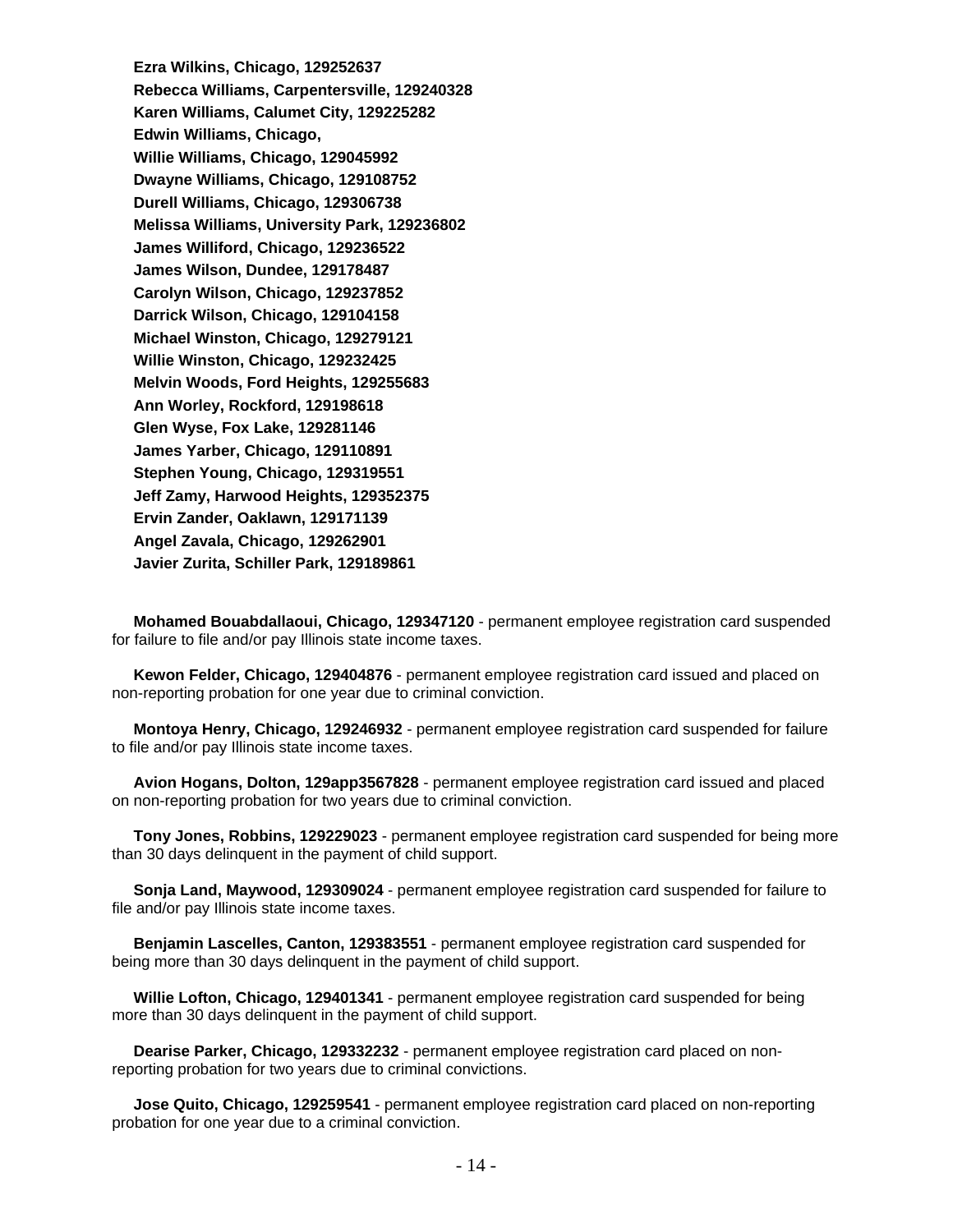**Ronald Rice, Chicago, 129110153** - permanent employee registration card and firearm control card 229080187 both suspended for being more than 30 days delinquent in the payment of child support.

 **Antonyo Sago, Chicago, 129404878** - permanent employee registration card issued and placed on non-reporting probation for two years due to criminal conviction and failure to report.

 **Edward Vanorsby, Chicago, 129279627** - permanent employee registration card suspended for failure to file and/or pay Illinois state income taxes.

 **Ruben Villegas, Chicago, 129390734** - permanent employee registration card suspended for being more than 30 days delinquent in the payment of child support.

 **Bryan Voyles, Bartlett, 129404879** - permanent employee registration card issued and placed on non-reporting probation for one year due to criminal conviction.

 **Michael Vrazsity, Rockford, 129362422** - permanent employee registration card suspended for being more than 30 days delinquent in the payment of child support.

 **Nina Wadlington, Chicago, 129404880** - permanent employee registration card issued and placed on non-reporting probation for two years due to criminal conviction and failure to report.

 **Terrence Worley, Dolton, 129401501** - permanent employee registration card suspended for being more than 30 days delinquent in the payment of child support.

## **FUNERAL DIRECTOR AND EMBALMER**

 **Emanuel Jones, Maywood, 034014456** - funeral director and embalmer license reprimanded for aiding and assisting unlicensed practice by allowing an unlicensed person to make at need arrangements.

 **Jeffrey Sutton, Monticello, 034016131** - funeral director and embalmer license suspended for failure to file and/or pay Illinois state income taxes.

 **Jason Weirauch, Harrisburg, 033012867** - funeral director and embalmer intern license suspended for being more than 30 days delinquent in the payment of child support.

## **IL PHYSICIAN ASSISTANT**

 **Brad Albertini, Murphysboro, 085001668** - physician assistant license placed in refuse to renew status for the revocation of National Commission on Certification of Physician Assistants Certification.

 **Ronald Jones, Kansas City, MO, 085006071** - physician assistant license issued with reprimand due to a sister-state discipline in the state of Washington.

 **Kevin Kusch, Gilmer, TX, 085003391** - physician assistant license placed in refuse to renew status for the revocation of National Commission on Certification of Physician Assistants Certification.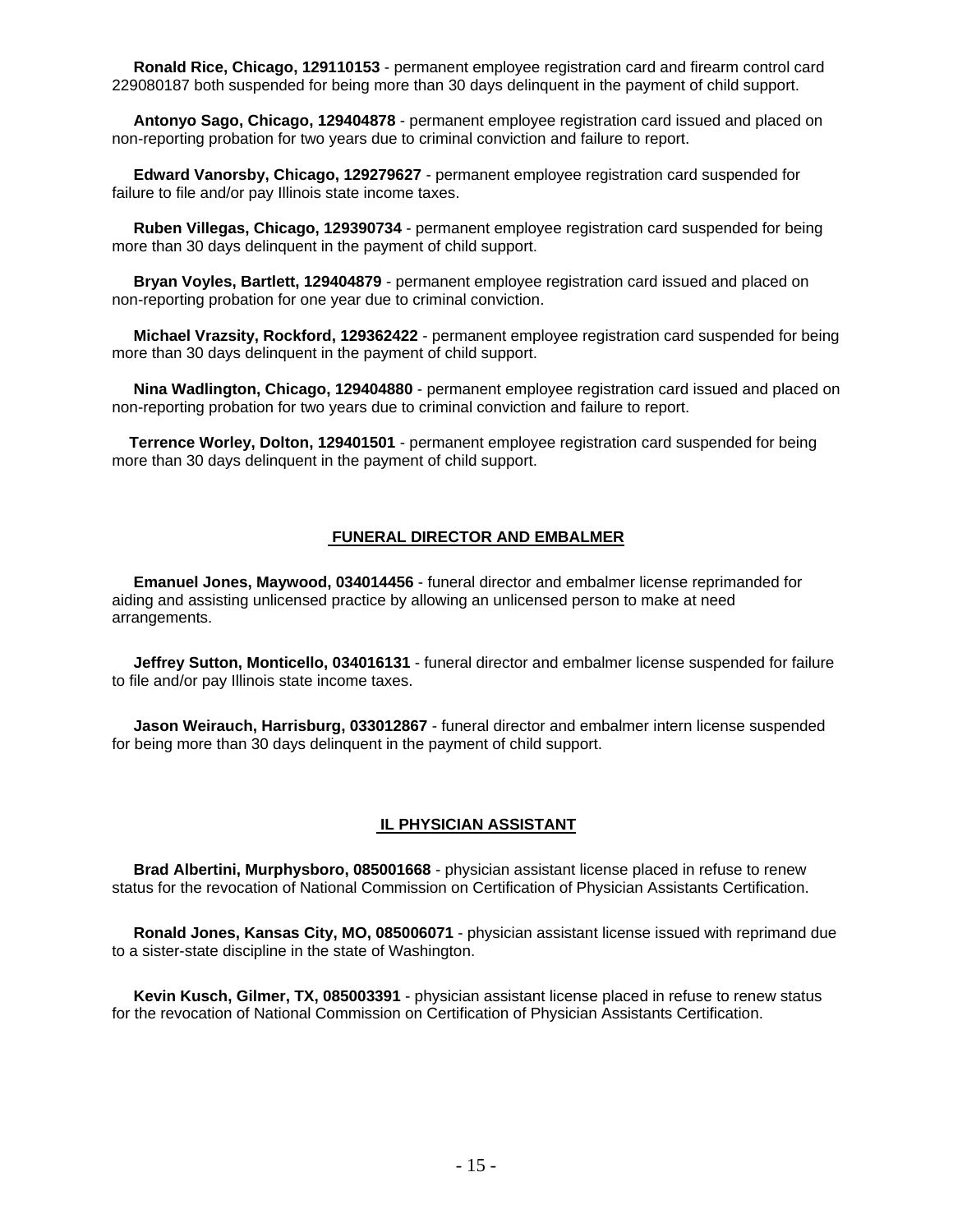## **IL ROOFING CONTRACTOR**

 **Abraham Martinez, Champaign, 105007723** - roofing qualifying party designation license placed on suspension for 60 days based on felony conviction.

## **MARRIAGE & FAMILY THERAPY**

 **Anne Barsch, Batavia, 166000716** - marriage and family therapist license reprimanded for engaging in a dual relationship and exceeding professional boundaries.

## **MASSAGE THERAPIST**

 **Kristy Acosta, Richton Park, 227012892** - massage therapist license suspended for failure to file and/or pay Illinois state income taxes.

 **Qiuna Martin, Gilberts, 227016576** - massage therapist license reprimanded as a result of aiding and abetting the unlicensed practice of massage therapy by two employees/agents of the Marigold Spa managed by Qiuna Martin.

 **Jameson Mundy, Creve Coeur, 227017638** - massage therapist license automatically, indefinitely suspended for a minimum of 12 months for violating the terms and conditions of a DPR Probation Order.

## **MEDICAL BOARD**

 **D Gordon Allan, Springfield, 036079986** - physician and surgeon license reprimanded for performing a right knee arthroscopy when the plan and consent were for left knee arthroscopy.

 **Kenneth Anderson, Chicago, 036059551** - physician and surgeon license suspended for 30 days followed by indefinite probation with practice restrictions, 18 month minimum for violation on his ongoing Department's Probation.

 **Iftekhar Awan, Omaha, NE, 036097105** - physician and surgeon license reprimanded based on sister-state discipline in the state of Virginia.

 **Israel Berger, Skokie, 036047464** - physician and surgeon license practice restricted and will be placed on permanent inactive status on March 31, 2017 due to delay in diagnosis of renal carcinoma resulting from failure to follow up with imaging studies; revocation of clinical privileges due to repeated reports from 2009-2013.

 **William Burkey, Mt. Sterling, 036069094** - physician and surgeon license placed in refuse to renew status due to a sister-state discipline in the state of Florida.

 **Cesar Carranza, Chicago, 036055939** - physician and surgeon license indefinitely suspended for failure to properly evaluate patient resulting in delayed diagnoses of an abdominal aortic dissection.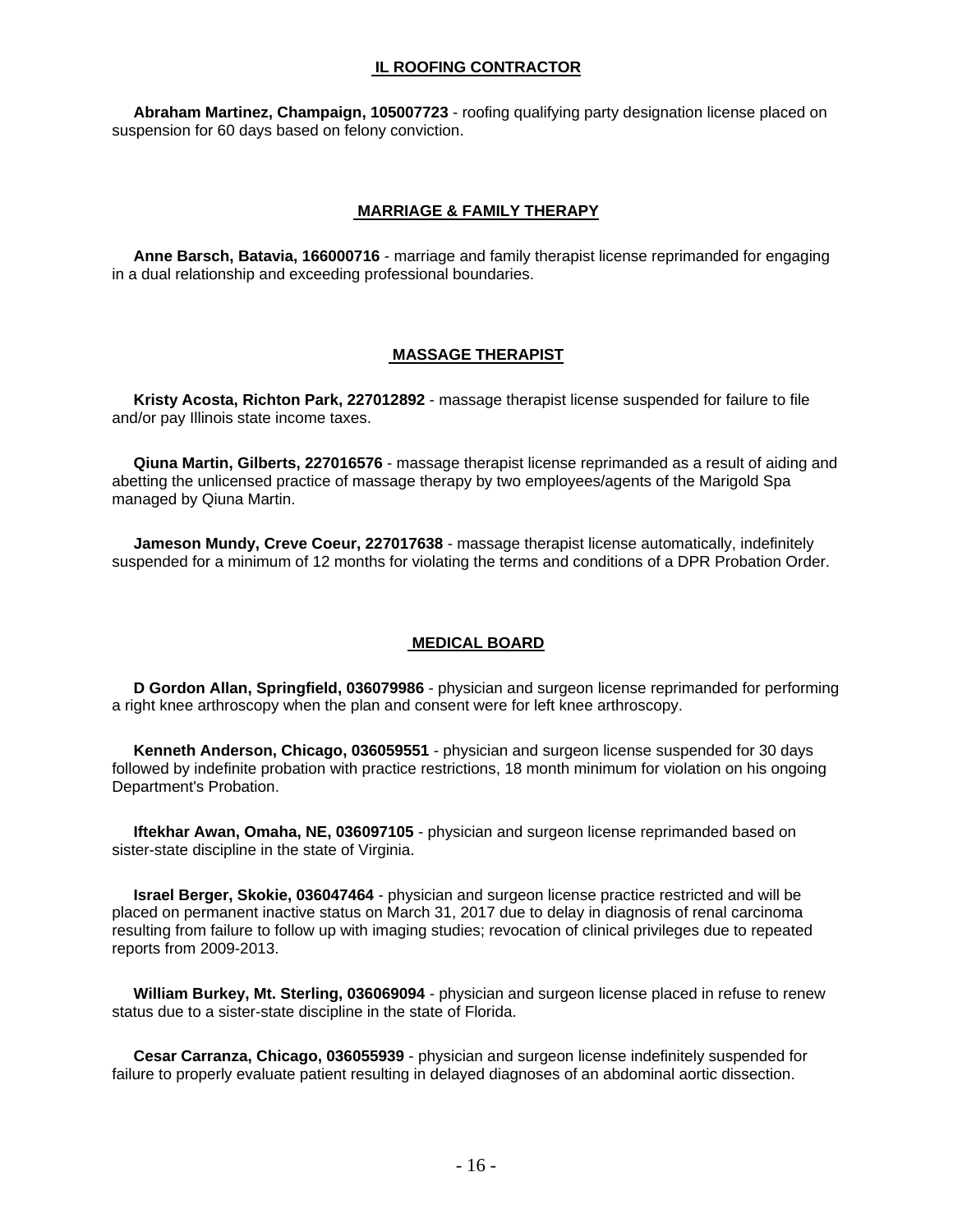**Ioan Cheregi, Chicago, 036085240** - physician and surgeon license and controlled substance license both placed on permanent inactive status effective March 31, 2017 for inappropriate prescribing controlled substances to patients of his private practice.

 **Nicholas Clarke, Highland Park, 036058761** - physician and surgeon license and controlled substance license 336023345 both voluntarily placed in permanent relinquish status after he surrendered his DEA Registration for cause.

 **Vinson DiSanto, Crawfordville, FL, 036109031** - physician and surgeon license fined \$500 due to sister-state discipline in the state of Colorado.

 **Facundo Dovale, Burr Ridge, 036085934** - physician and surgeon license restored to indefinite probation for a minimum of five years based on a violation of probation.

 **Ernesto Estor, Chicago, 036120810** - physician and surgeon license and controlled substance license 336082133 temporarily suspended based on non-therapeutic prescribing of controlled substances.

 **David Freedman, Chicago, 036073468** - physician and surgeon license probation extended an additional 12 month minimum.

 **Satyendra Giri, Chicago, 036119794** - physician and surgeon license placed in refuse to renew status for sister-state discipline in the state of Oregon.

 **Edwin Gumapas, Hoffman Estates, 036084823** - physician and surgeon license current probation extended a minimum of two more years and fined \$15,000 after information came to the Department's attention that Respondent failed to monitor Lithium level of a patient of his private practice.

 **David Kim, Lincolnwood, 036056212** - physician and surgeon license suspended for failure to file and/or pay Illinois state income taxes.

 **David Kindred, Peoria, 036086752** - physician and surgeon license indefinitely suspended for a minimum of 12 months based on a violation of probation.

 **Venkateswara Kuchipudi, Brookfield, 036051688** - physician and surgeon license and controlled substance license 336016633 indefinitely suspended for conviction of health care fraud.

 **Thomas Kulb, Bloomington, 036074999** - physician and surgeon license and controlled substance license 336038408 both placed on permanent inactive status for inappropriately prescribing controlled substances to the patients of his private practice.

 **Ricardo Lema, Urbana, 036103162** - physician and surgeon license reprimanded for failure to arraange a consultation with an infectious disease specialist or t initiate a transfer to another facility.

 **Scott Lowry, Peotone, 036062578** - physician and surgeon license suspended for six months effective retroactive to May 27, 2016, followed by indefinite probation for a minimum of three years and controlled substance license 336027099 indefinitely suspended for failing to properly prescribe controlled substance medications to patients of his private practice.

 **Chauncey Maher, Springfield, 036090667** - physician and surgeon license placed on indefinite probation for a minimum of three years for settling a lawsuit arising out of his care and treatment of a patient at the Sangamon County Jail in September 2007.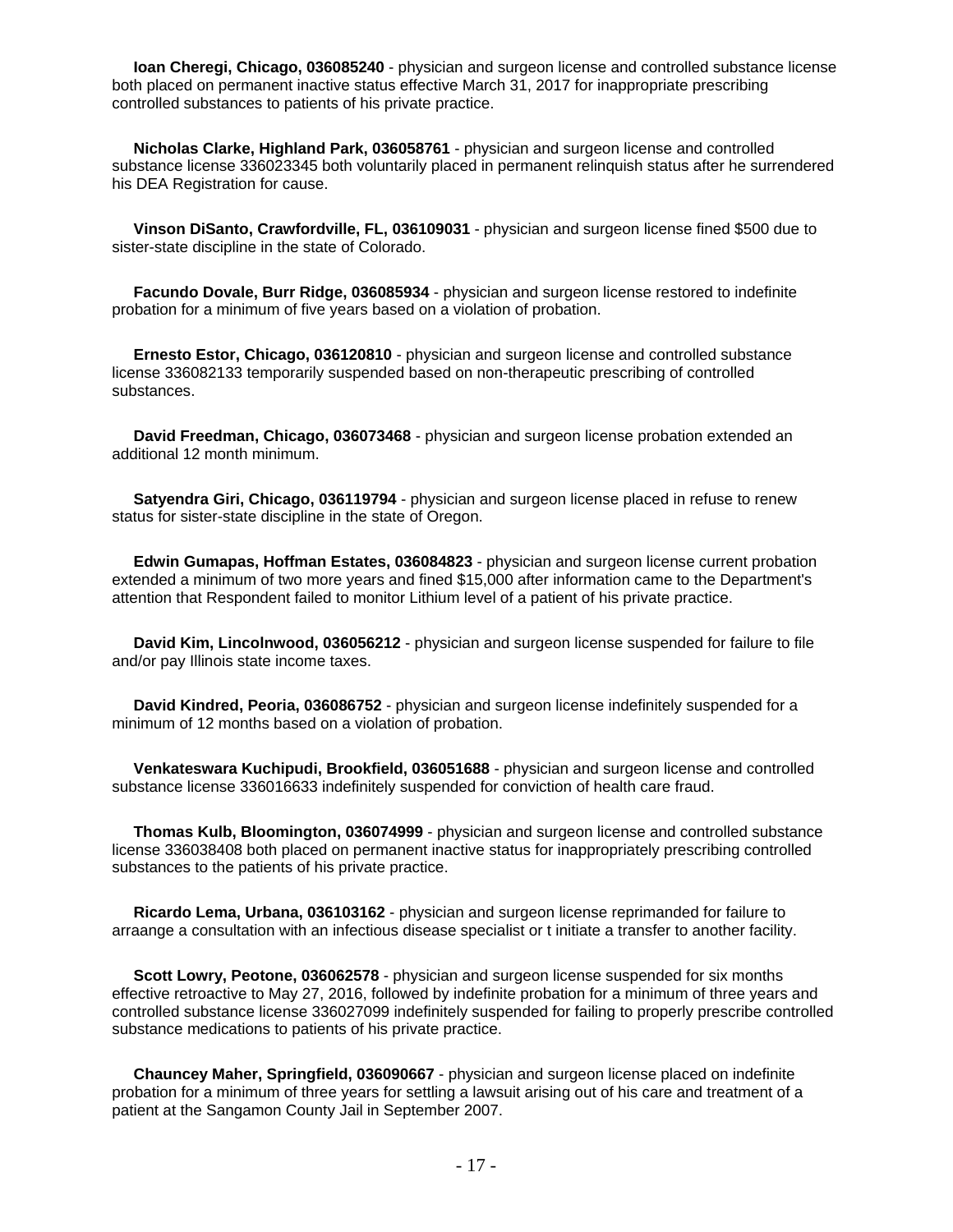**Ryan Malcom, Arlington Heights, 036105871** - physician and surgeon license fined \$5,000 for unprofessional conduct, to wit: Respondent's admitting and clinical privileges were summarily suspended on April 12, 2012 from Saint Anthony Hospital in Chicago for unprofessional conduct and failure to adhere to hospital practices. Respondent was reinstated and placed on focused professional practice evaluation and subsequently resigned on June 22, 2012.

 **Rita McGuire, Olympia Fields, 036090427** - physician and surgeon license placed on indefinite probation for a minimum of two years related to the monitoring of fetal heart tracings and fetal physiology and a practice monitor.

 **William McMahon, Riverside, 036042137** - physician and surgeon license and controlled substance license 336010274 both temporarily suspended based on unprofessional conduct and distribution of controlled substances for non-therapeutic purposes.

 **Armand Miranda, Highland, 036092160** - physician and surgeon license suspended for failure to file and/or pay Illinois state income taxes.

 **Nadeem Mughal, Chicago, 036090366** - physician and surgeon license indefinitely suspended for abandonment of clinical privileges and patients while on duty at the Good Samaritan Hospital, Mount Vernon, IL.

 **Izuchukwu Nwafo, Oak Park, 036119419** - physician and surgeon license indefinitely suspended as a provider of Medical Assistance Program by the Illinois Department of Healthcare and Family Services.

 **Vida Puodziunas, Lockport, 038009499** - chiropractor license suspended for failure to file and/or pay Illinois state income taxes.

**Malini Rao, Jersey City, NJ, 036118908** - due to sister-state discipline in the state of New Jersey.

 **Michael Sackman, Skokie, 036114456** - physician and surgeon license placed in refuse to renew status due to sister-state discipline in the state of Pennsylvania.

 **Nazneen Sadiqua, Urbana, 036120281** - physician and surgeon license reprimanded for failure to timely consult with an infectious disease specialist for her patient.

 **Jemiere Smith, Chicago, 036087325** - physician and surgeon license suspended for 30 days effective December 1, 2016, followed by indefinite probation for a minimum of 24 months and fined \$10,000 for allowing unlicensed individual to hold herself out as a physician to the patients of OB/GYN practice.

 **Dallas Smith, Greensboro, NC, 036101967** - physician and surgeon license reprimanded due to sister-state discipine in the states of West Virginia and New York.

 **Brett St Aubin, Chicago, 038010098** - chiropractor license restored to indefinite probation for a minimum of five years based on a criminal conviction (DUI).

 **Eric Tchaptchet, Chicago, 036094345** - physician and surgeon license suspended for failure to file and/or pay Illinois state income taxes.

 **Brandon Watson, South Holland, 036111486** - physician and surgeon license suspended for failure to file and/or pay Illinois state income taxes.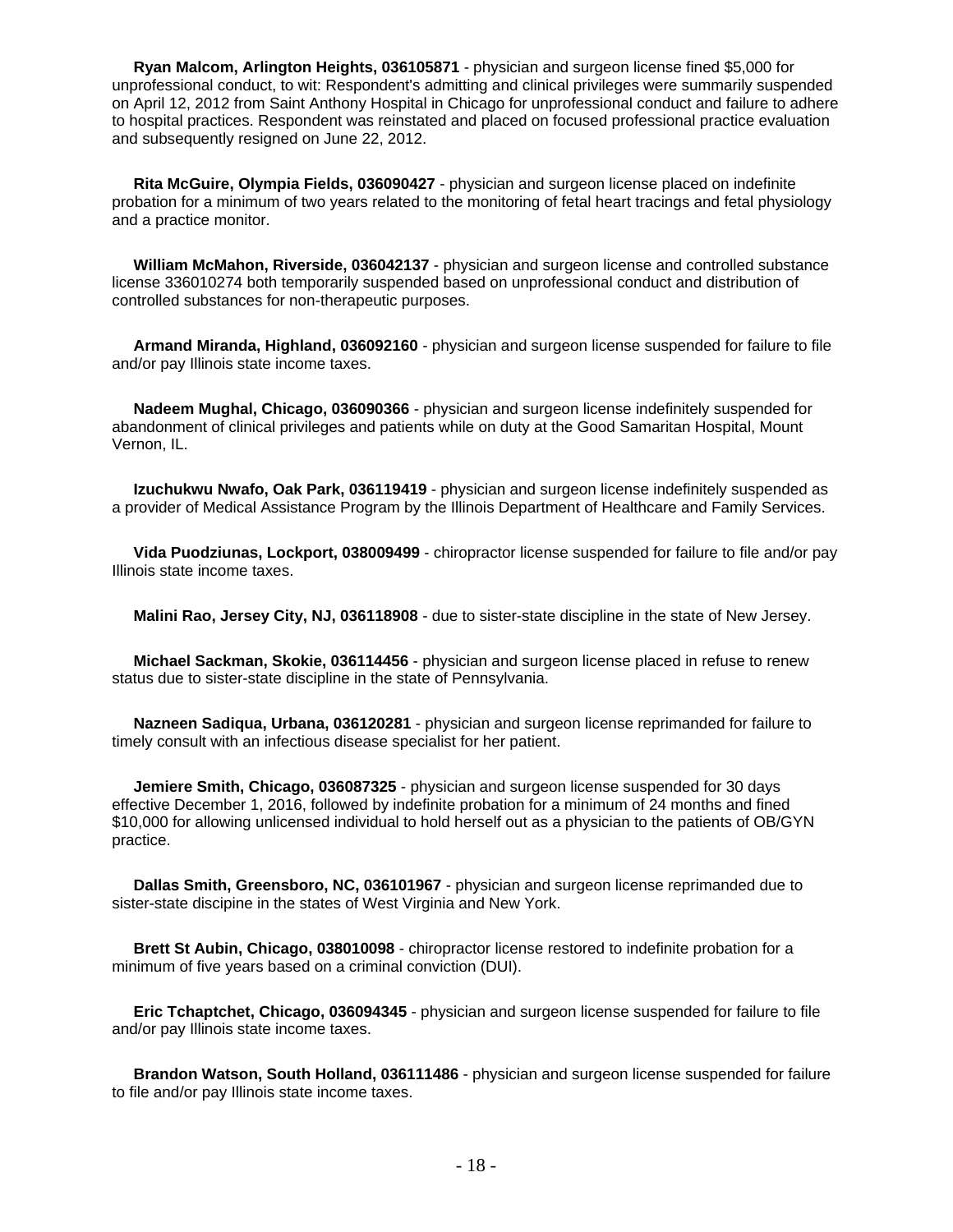## **NURSING**

 **Angel Aragon, El Paso, TX, 043076167** - licensed practical nurse license placed in refuse to renew status due to a sister-state discipline in the state of Texas.

 **Julie Boken, South Beloit, WI, 041288607** - registered nurse license placed in refuse to renew status due to a sister-state discipline in the state of Iowa.

 **Sally Braem, Sterling, 043108565** - licensed practical nurse license placed on indefinite probation with work restrictions for a minimum of 2 years for theft of five Fentanyl patches and conviction of aggravated DUI.

 **Leann Briscoe, Keokuk, IA, 041388208** - registered nurse license placed in refuse to renew status due to a sister-state discipline in the state of Iowa.

 **James Brown, Universal City, TX, 043105143** - licensed practical nurse license placed in refuse to renew status due to a sister-state discipline in the state of Texas.

 **Keri Casey, Dongola, 041343931** - registered nurse license restored to indefinite probation for a minimum of one year.

 **Jean Dissmore-John, Menahga, MN, 041376432** - registered nurse license placed in refuse to renew status due to a sister-state discipline in the state of Minnesota.

 **Raymond Dolan, Bartlett, 041219143** - registered nurse license suspended for failure to file and/or pay Illinois state income taxes.

 **Sonya Fisher, Yankton, SD, 043104719** - licensed practical nurse license placed in refuse to renew status due to a sister-state discipline in the state of South Dakota.

 **Kristy Garza, Belleville, 041344120** - registered nurse license placed in refuse to renew status due to a sister-state discipline in the state of Texas.

 **Nancy Gordon, Tualumne, CA, 041241195** - registered nurse license placed in refuse to renew status due to a sister-state discipline in the state of California.

 **Rhonda Hawkins, Las Vegas, NV, 041393846** - registered nurse license permanently relinquished due to a sister-state discipline in the state of Louisiana.

 **Billie Jarrell, Carterville, 041310986** - registered nurse license reprimanded due to a sister-state discipline in the state of Indiana.

 **Florence Kamara, Denton, TX, 041294517** - registered nurse license placed in refuse to renew status due to a sister-state discipline in the state of Texas.

 **Carla Kamp, Alton, 043084959** - licensed practical nurse license suspended for failure to file and/or pay Illinois state income taxes.

 **Patricia Kloves, Astoria, 041315782** - registered nurse license placed on indefinite probation for a minimum of two years after testing positive for illicit drugs, and being terminated by her employer.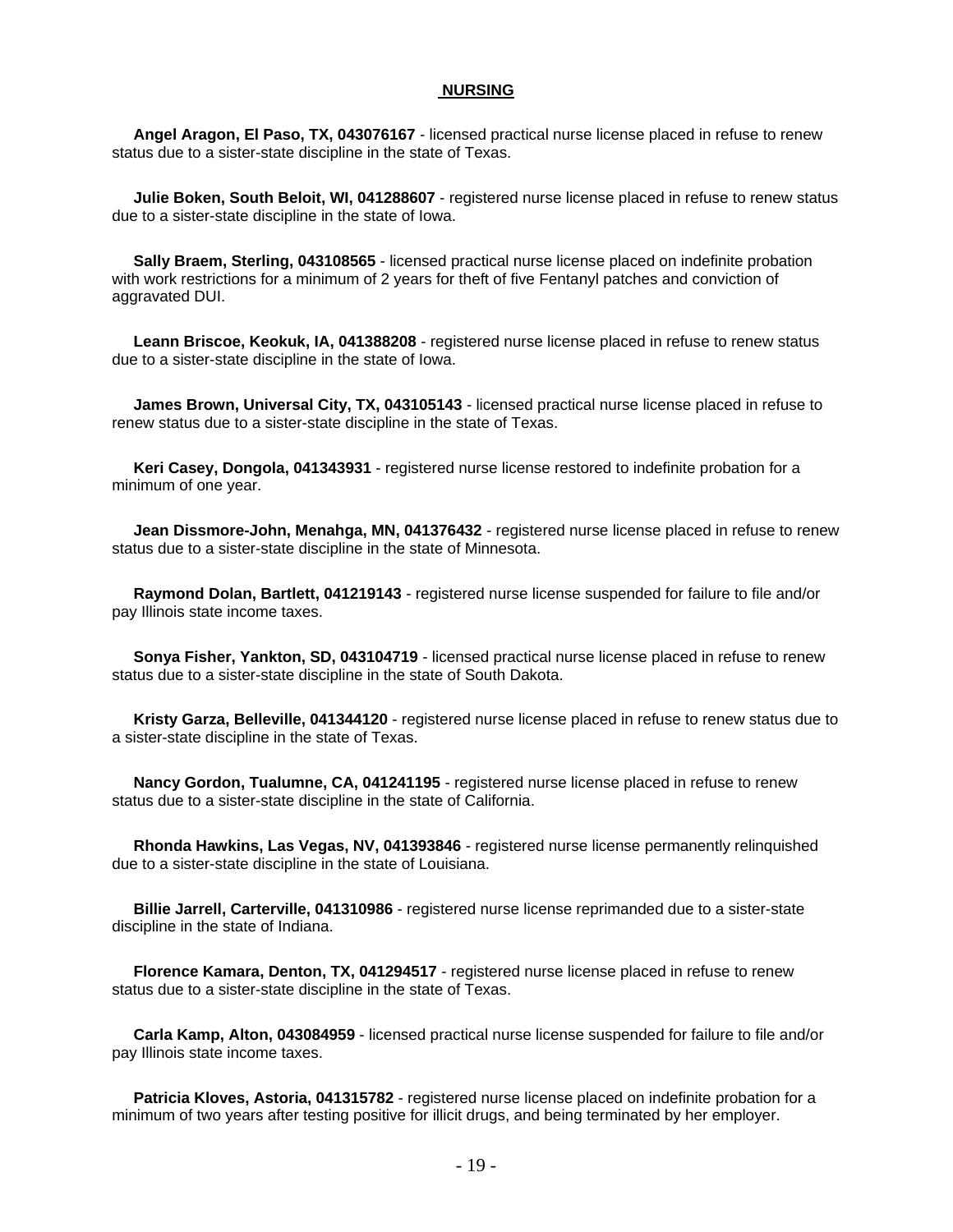**Aszani Kunkler, Verona, WI, 041323360** - registered nurse license placed in refuse to renew status due to a sister-state discipline in the state of Wisconsin.

 **Kaylie Luberda, Bolingbrook, 041447611** - registered nurse license issued with reprimand and must comply with conditions of discipline of her Minnesota registered nurse license.

 **Deborah Martinez, San Antonio, TX, 041339576** - registered nurse license placed in refuse to renew status due to a sister-state discipline in the state of Texas.

 **Melinda Mathys, Milford, 041404910** - registered nurse license placed in refuse to renew status after being convicted of a felony for drug diversion.

 **Yolanda McAfee, Lynwood, 041245168** - registered nurse license placed in refuse to renew status as Respondent suffers from a physical illness, including but not limited to, deterioration through the aging process or loss of motor skill, mental illness or disability that results in an inability to practice the professional with reasonable judgment, skill or safety.

 **Matthew McCabe, Marion, 041344702** - registered nurse license and advanced practice nurse license 209005482 both placed in refuse to renew status due to revocation of New Hampshire APN license due to drug diversion and charting errors.

 **Randell Miller, Mahomet, 043074620** - licensed practical nurse license placed in refuse to renew status due to a sister-state discipline it the state of Texas.

 **Monica Montufar, Denton, TX, 041319203** - registered nurse license placed in refuse to renew status due to a sister-state discipline in the state of New Mexico.

 **Landry Moore, Chicago, 043089475** - licensed practical nurse license suspended for being more than 30 days delinquent in the payment of child support.

 **Amber Ochoa, Kenosha, WI, 041381666** - registered nurse license placed in refuse to renew status due to a sister-state discipline in the state of Wisconsin.

 **Lorelie Paradero, Hanover Park, 041242480** - registered nurse license suspended for failure to file and/or pay Illinois state income taxes.

 **Jimmy Parks, Johnson City, TN, 041434685** - registered nurse license placed in refuse to renew status due to sister-state disciplines in the state of Oregon and Tennessee.

 **Kenneth Parsons, Sycamore, 041304004** - registered nurse license automatically, indefinitely suspended for a minimum of 12 months for a violation of the terms or conditions of an Agreement.

 **Brent Priest, Noblesville, IN, 041377441** - registered nurse license suspended for failure to file and/or pay Illinois state income taxes.

 **Jennifer Scianni, Chicago Heights, 041380307** - registered nurse license placed on indefinite probation for a minimum of three years for a substance abuse disorder. The issue did not involve or affect her practice as a nurse.

 **Sara Smithenry, Springfield, 041358140** - registered nurse license placed on indefinite probation with practice restrictions for a minimum of two years after a positive drug screen, and subsequent termination.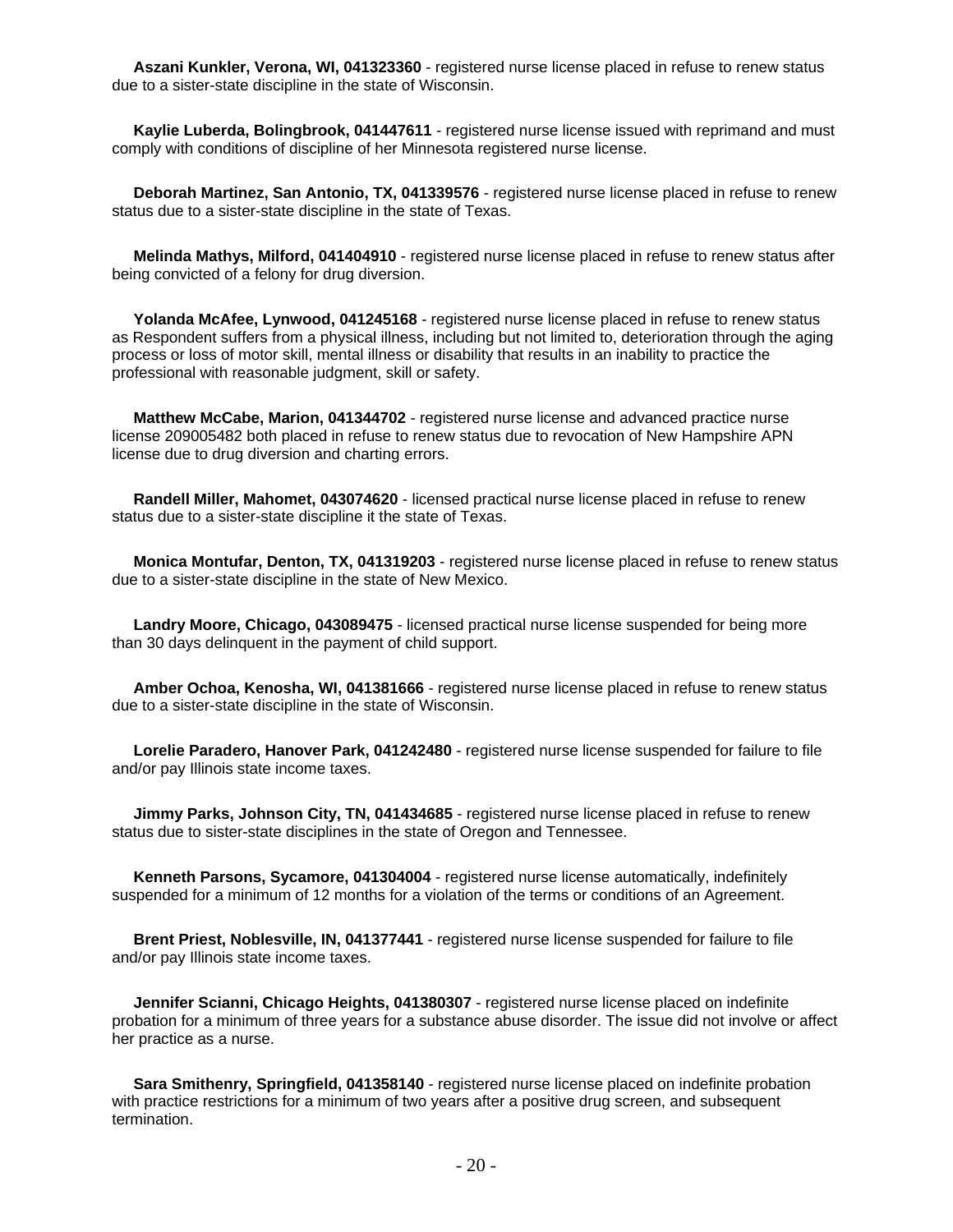**Heather Wiggins, Harrisburg, 043084057** - licensed practical nurse license placed in refuse to renew status after failed to report to the Department that she was terminated from a facility in the State for failure to follow the policy and procedure of the facility regarding the administration and charting of controlled substances and diversion of controlled substances.

 **Ruth Wingeier, Minneapolis, MN, 041176795** - registered nurse license placed in refuse to renew status due to a sister-state discipline in the state of Minnesota.

## **NURSING HOME ADMINISTRATOR**

 **Jamie Wilson, Mattoon, 045003770** - temporary nursing home administrator license placed in refuse to renew status due to during a survey conducted by the Illinois Department of Public Health on March 9, 2015, deficiencies were found at Illini Heritage Rehab & Health Care Center, Champaign, IL. The survey revealed that Respondent failed to have the proper protocols and procedures in place to prevent bedsores for residents of the facility, thereby exhibiting unprofessional conduct.

## **PHARMACY**

 **Kayode Adeoye, Decatur, 051036102** - pharmacist license placed on probation for two years with practice restrictions and fined \$5,000 due to compounding sterile formulas at a non-sterile pharmacy, compounding hazardous chemicals without a powder hood, no compounding log, no tracking for lot and expired dates, no wearing non-permeable gowns, expired components in active stock, unsecured CIIs, unlabeled medications, and empty cassettes labeled for CII prescriptions.

 **Michael Hammel, Decatur, 051031275** - pharmacist license placed on indefinite probation for a minimum of two years with practice restrictions due to compounding sterile formulas at a on-sterile pharmacy, compounding hazardous chemicals without a powder hood, not wearing non-permeable gowns, inappropriate equipment and records, expired components in active stock, expired retail stock bottles on shelves, unsecured CIIs, no compounding log, no tracking for lot and expiration dates, formula sheets did not indicate the employee who produced the compounds, no batch numbers created for finished product, failure to change PIC of record within 30 days, PIC not wearing name tag, failure to advise department of change in pharmacy hours, food in compounding area and in refrigerators along with medication, failure to remove expired components and stock and no clean compounding area by deadline.

 **Kyasha McKinney, Cahokia, 049226246** - pharmacy technician license placed in refuse to renew status after Respondent was found to have stolen controlled substances, including, but not limited to, Alprazolam and Promethazine with Codeine from Walgreens #03136, Cahokia, IL. Respondent pled guilty to possession of controlled substances.

 **Tammy Meister, Fairbury, 049085569** - pharmacy technician license placed in refuse to renew status after diverted Hydrocodone from the Gibson Community Hospital Pharmacy in Gibson, IL without a physician prescription or payment.

 **Pharmaceutical Care Solutions, Ann Arbor, MI, 054017765** - pharmacy license fined \$1,500 due to shipping prescription medication to Virginia without an active Virginia license between 2008 and May 9, 2015.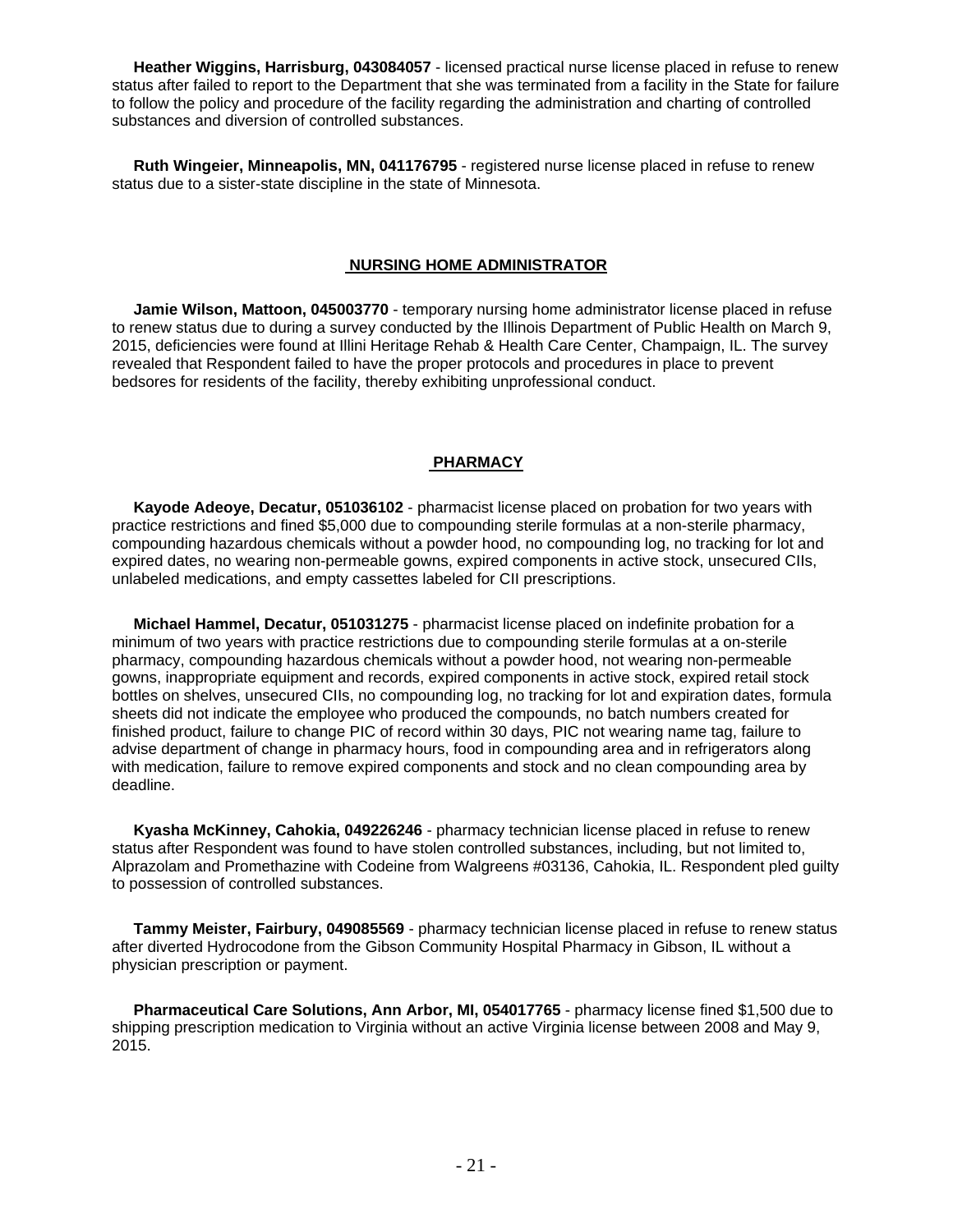## **PUBLIC ACCOUNTANT**

 **Kent Rotherham, Peoria, 065020032** - licensed certified public accountant license reprimanded and fined \$2,000 as result of unprofessional conduct for inadequately safeguarding confidential information contained in client tax files belonging to a deceased public accountant colleague, from being exposed for disclosure to third parties.

## **RESPIRATORY CARE**

 **Jacob Vayalil, Willowbrook, 194000862** - respiratory care practitioner license suspended for failure to file and/or pay Illinois state income taxes.

## **SHORTHAND REPORTER**

 **Deborah Fisher, Rockford, 084001054** - certified shorthand reporter fined \$20,000 for practicing on a non-renewed license.

## **DIVISION OF REAL ESTATE**

## **APPRAISAL**

 **John Bisanz, Washington, 556003410** - certified residential real estate appraiser license surrendered after submitting an appraisal report in violation of USPAP, and shall not re-apply for licensure for a period of 5 years

 **Michael Boehm, San Francisco CA, 553002149** - certified general real estate appraiser license was fined \$1,000 for failure to complete his continuing education prior to renewing his license. Respondent had completed the same course twice (USPSP) but was only able to get credit for it once during the renewal cycle.

 **Patricia Conway, Willow Springs, 556003483** - certified residential real estate appraiser license indefinitely suspended for a minimum of one year for communicating appraisal reports that were not in compliance with USPAP Standards.

 **Gerald Joyce, Greenfield, 556003130** - certified residential real estate appraiser's license revoked for violating the Department's March 16, 2015 Consent Order in this case requiring that he cease and desist from conducting appraisals beyond the scope of his authorized licensure.

 **Daniel McCain, Winnetka, 556001082** - certified residential real estate appraiser's license indefinitely suspended and fined \$2,500 for accepting payment for an appraisal report that was not completed.

 **Joseph Pope, Cottage Hills, 556000843** - residential real estate appraiser license revoked for failure to comply with the terms of a consent order